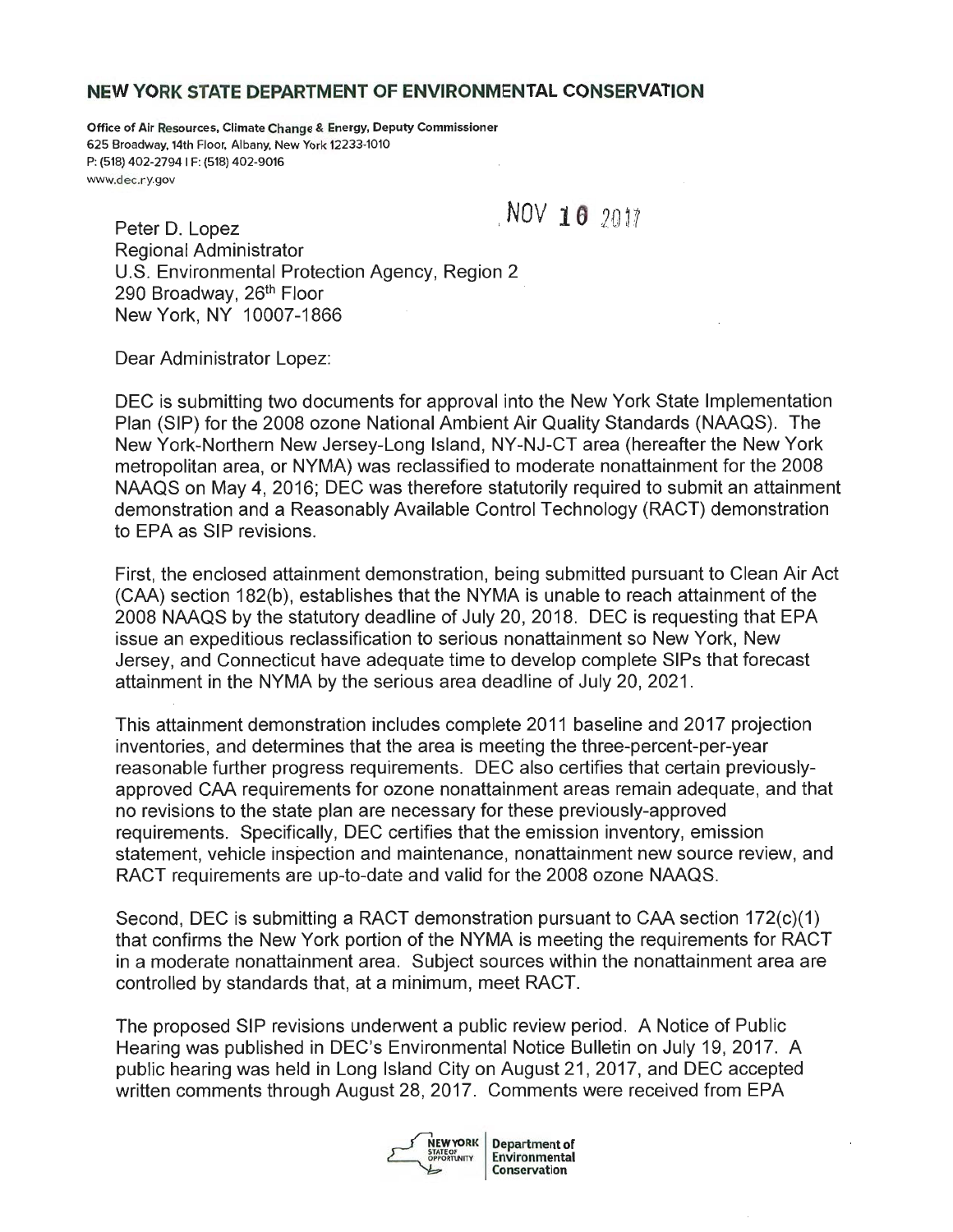Region 2 and the Connecticut Department of Energy & Environmental Protection . Note that no changes were made to either document as a result of comments received.

The following documents are enclosed:

- 1. Attainment demonstration for the moderate NYMA nonattainment area;
- 2. RACT demonstration for the moderate NYMA nonattainment area;
- 3. Notice of Public Hearing as published in the July 19, 2017 ENB;
- 4. Hearing Report for the public hearing held in Long Island City on August 21,  $2017:$
- 5. Official transcript of the August 21, 2017 public hearing; and,
- 6. Assessment of Public Comments

Please contact Mr. Robert Bielawa or Mr. Scott Wajda-Griffin at 518-402-8396 if you have any questions.

Sincerely,

 $\mathcal{L}^{\mathcal{L}}$ 

*,∖*<br>Deputy Commissioner Office of Air Resources, Climate Change and Energy

**Enclosures** 

c: R. Ruvo, EPA R. Bielawa

S. Wajda-Griffin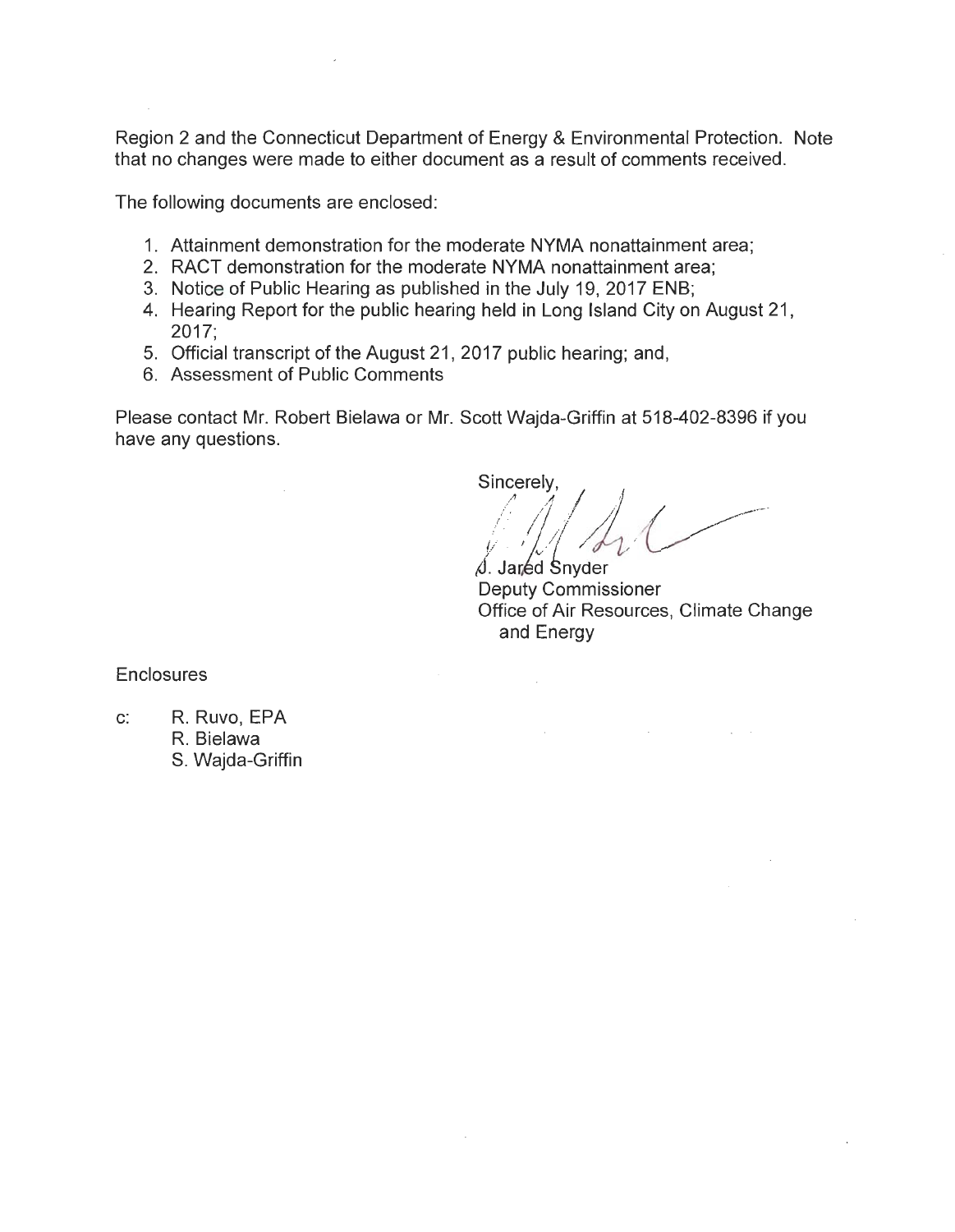

**Department of** Environmental **Conservation** 

## **NEW YORK STATE IMPLEMENTATION PLAN FOR THE 2008 OZONE NATIONAL AMBIENT AIR QUALITY STANDARDS**

# **REASONABLY AVAILABLE CONTROL TECHNOLOGY DEMONSTRATION FOR THE NEW YORK METROPOLITAN AREA MODERATE NONATTAINMENT AREA**

Final Proposed Revision November 2017

**DIVISION OF AIR RESOURCES** Bureau of Air Quality Planning

Albany, NY 12233-3251 P: (518) 402-8396 | F: (518) 402-9035 | dar.sips@dec.ny.gov

**www.dec.ny.gov**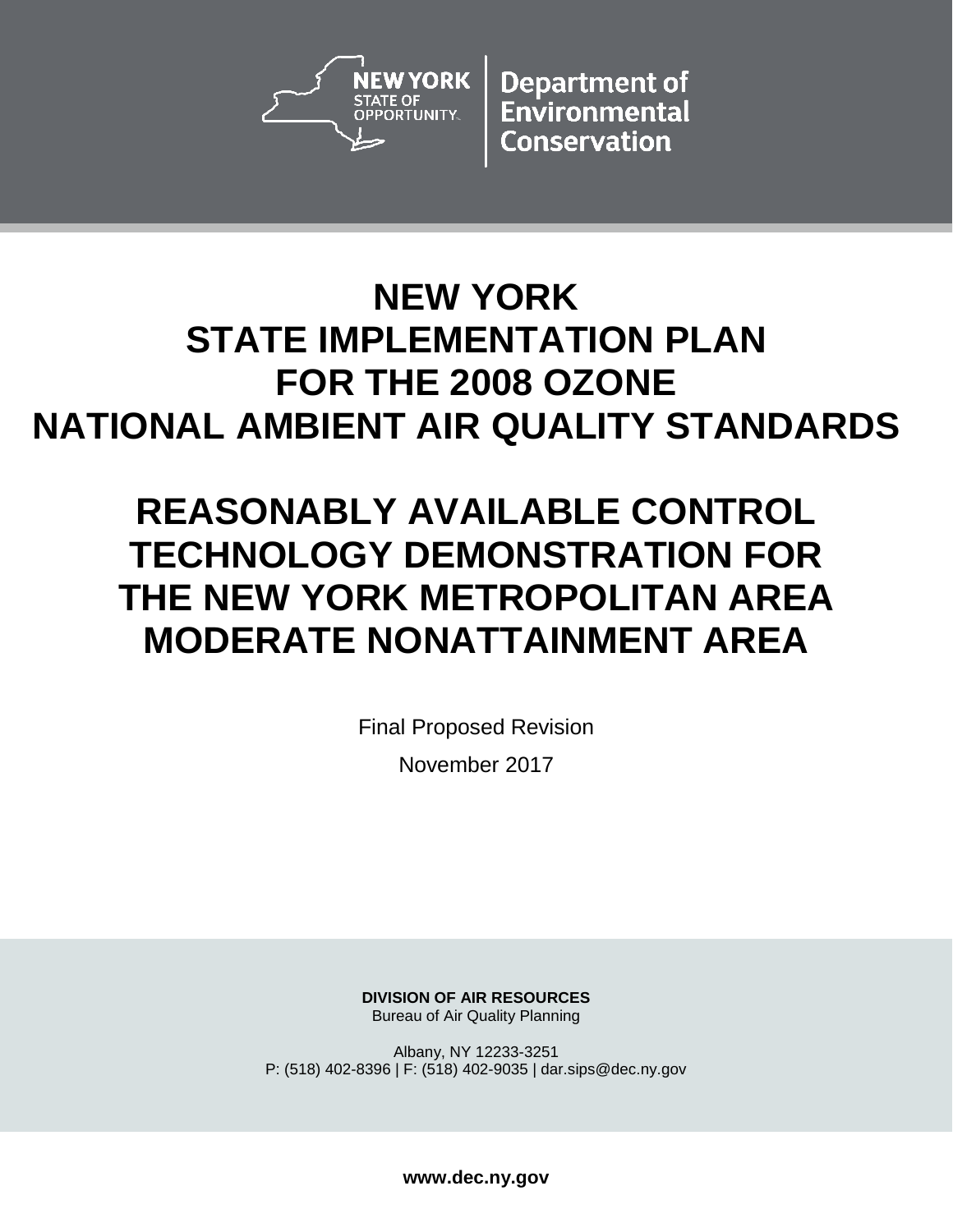## **Table of Contents**

## **List of Appendices**

- Appendix A Control Techniques Guidelines and Alternative Control Techniques **Documents**
- Appendix B List of Submitted Source-Specific RACT Determinations
- Appendix C EPA-Approved New York State Regulations and Laws (40 CFR Part 52.1670(c)) as of May 19, 2017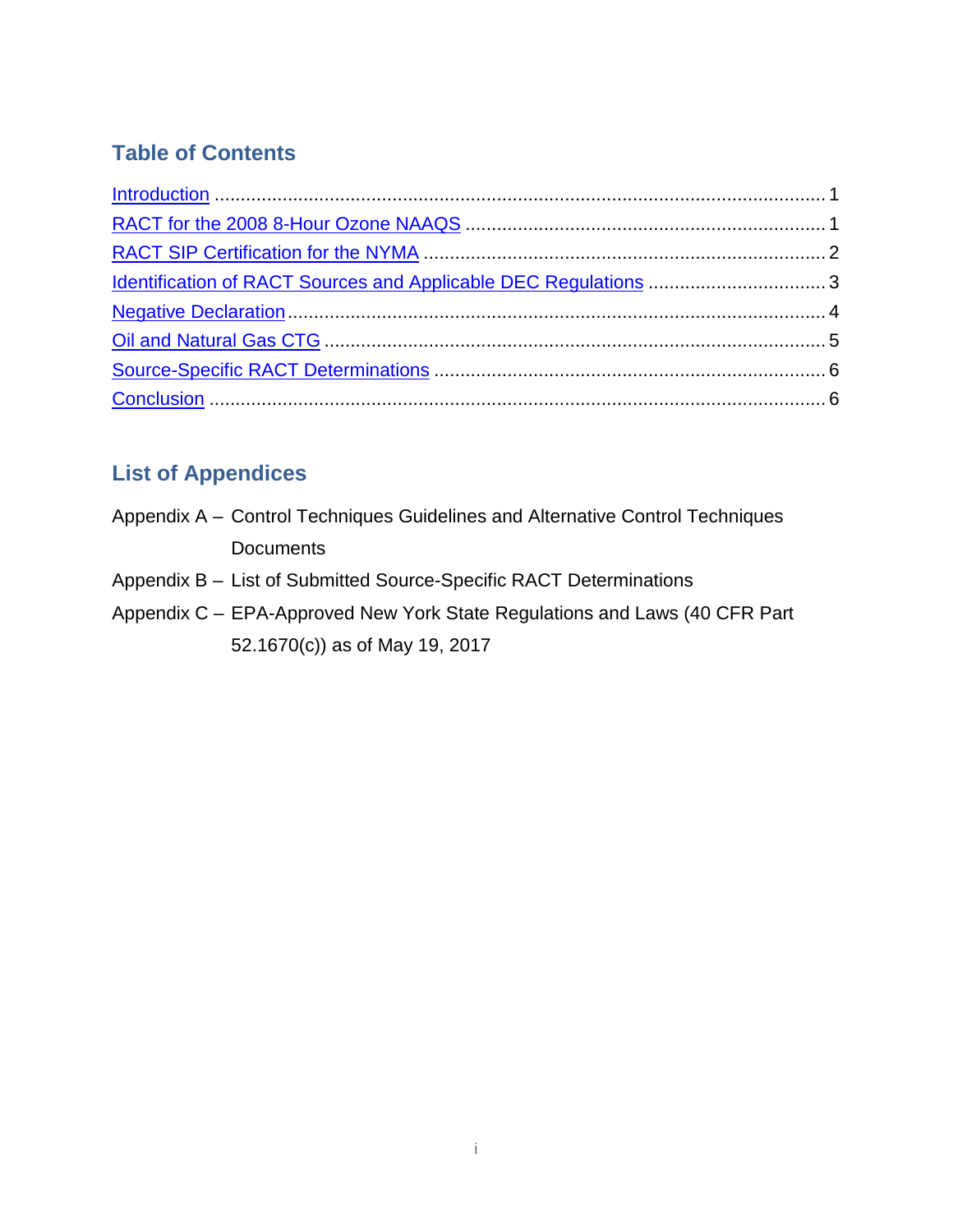## **Acronyms and Abbreviations**

| <b>ACT</b>      | <b>Alternative Control Techniques</b>                   |
|-----------------|---------------------------------------------------------|
| <b>AEL</b>      | <b>Alternate Emission Limit</b>                         |
| <b>BACT</b>     | <b>Best Available Control Technology</b>                |
| <b>CAA</b>      | <b>Clean Air Act</b>                                    |
| <b>CTG</b>      | <b>Control Techniques Guidelines</b>                    |
| <b>DEC</b>      | New York State Department of Environmental Conservation |
| <b>EPA</b>      | United States Environmental Protection Agency           |
| <b>FSEL</b>     | <b>Facility-Specific Emission Limit</b>                 |
| LAER            | Lowest Achievable Emission Rate                         |
| <b>MACT</b>     | Maximum Achievable Control Technology                   |
| <b>NAAQS</b>    | <b>National Ambient Air Quality Standards</b>           |
| <b>NNSR</b>     | <b>Nonattainment New Source Review</b>                  |
| NO <sub>x</sub> | Oxides of Nitrogen                                      |
| <b>NYCRR</b>    | New York Codes, Rules, and Regulations                  |
| <b>NYMA</b>     | New York Metropolitan Area                              |
| <b>ORVR</b>     | On-Board Refueling and Vapor Recovery                   |
| <b>OTC</b>      | <b>Ozone Transport Commission</b>                       |
| <b>OTR</b>      | Ozone Transport Region                                  |
| <b>PPM</b>      | Parts per Million                                       |
| <b>PSD</b>      | Prevention of Significant Deterioration                 |
| <b>PTE</b>      | <b>Potential to Emit</b>                                |
| <b>RACT</b>     | Reasonably Available Control Technology                 |
| <b>SIP</b>      | <b>State Implementation Plan</b>                        |
| <b>TPY</b>      | Tons per Year                                           |
| <b>VOC</b>      | <b>Volatile Organic Compound</b>                        |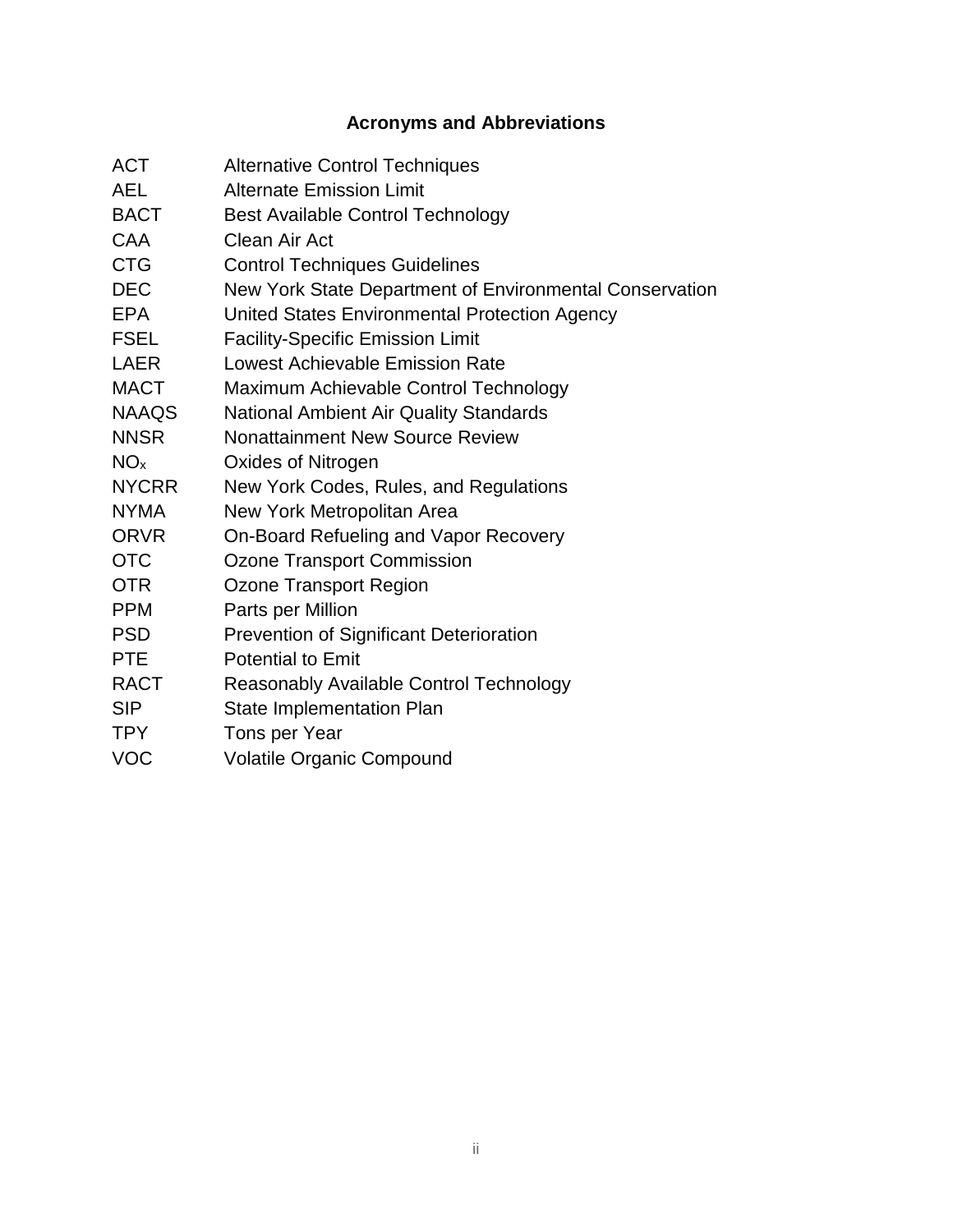#### <span id="page-5-0"></span>**Introduction**

On March 12, 2008, the United States Environmental Protection Agency (EPA) revised the primary and secondary National Ambient Air Quality Standards (NAAQS) for ozone to a level of 0.075 parts per million (ppm) over an 8-hour period.<sup>1</sup> One of the key requirements related to the implementation of the 2008 8-hour ozone NAAQS is a revision to the State Implementation Plan (SIP) demonstrating the proper application of Reasonably Available Control Technology (RACT), pursuant to Clean Air Act (CAA) Section 172(c)(1). This SIP revision satisfies this requirement.

RACT is defined as the lowest emissions limit that a particular source is capable of meeting by the application of control technology that is reasonably available considering technological and economic feasibility. CAA Section 183 requires EPA to issue (and periodically update as needed) guidance that would help states and sources meet RACT requirements. This includes the development of Control Techniques Guidelines (CTG) and Alternative Control Techniques (ACT) for controlling volatile organic compounds (VOCs) and oxides of nitrogen  $(NO<sub>x</sub>)$  from stationary sources. CTGs are used to presumptively define VOC RACT while ACTs describe available control technologies and their respective cost effectiveness. A current list of EPA-approved CTGs and ACTs for reducing emissions of ozone precursors can be found at the following webpage: [https://www.epa.gov/ozone-pollution/control-techniques-guidelines](https://www.epa.gov/ozone-pollution/control-techniques-guidelines-and-alternative-control-techniques-documents-reducing)[and-alternative-control-techniques-documents-reducing](https://www.epa.gov/ozone-pollution/control-techniques-guidelines-and-alternative-control-techniques-documents-reducing)

CAA Sections 182(b)(2) and 182(f) require ozone nonattainment areas classified as moderate and above to adopt RACT for sources that are subject to CTGs, and for non-CTG major sources of VOCs and NOx. CAA Section 184 further requires states such as New York that reside in the Ozone Transport Region (OTR) to implement RACT with respect to all sources covered by CTGs.

#### <span id="page-5-1"></span>**RACT for the 2008 8-Hour Ozone NAAQS**

DEC submitted a RACT SIP for the entire state of New York on December 22, 2014 because it is located within the Ozone Transport Region (OTR) and therefore was required to demonstrate that current statewide regulations fulfill 2008 ozone NAAQS RACT requirements for all CTG categories and all major non-CTG sources. Now, a RACT SIP is required for the New York-Northern New Jersey-Long Island, NY-NJ-CT nonattainment area (hereafter known as the New York metropolitan area or NYMA) because it was reclassified from marginal to moderate nonattainment in [2](#page-5-3)016.<sup>2</sup> The New York portion of the tri-state NYMA is comprised of Bronx, Kings, Nassau, New

<span id="page-5-2"></span><sup>1</sup> "National Ambient Air Quality Standards for Ozone." Final Rule. Published March 27, 2008; effective May 27, 2008. 60 FR 16436-16514. -

<span id="page-5-3"></span><sup>2 &</sup>quot;Determination of Attainment by the Attainment Date, Extension of the Attainment Date, and Reclassification of Several Areas for the 2008 Ozone National Ambient Air Quality Standards." Final Rule. Published May 4, 2016; effective June 3, 2016. 81 FR 26697-26722.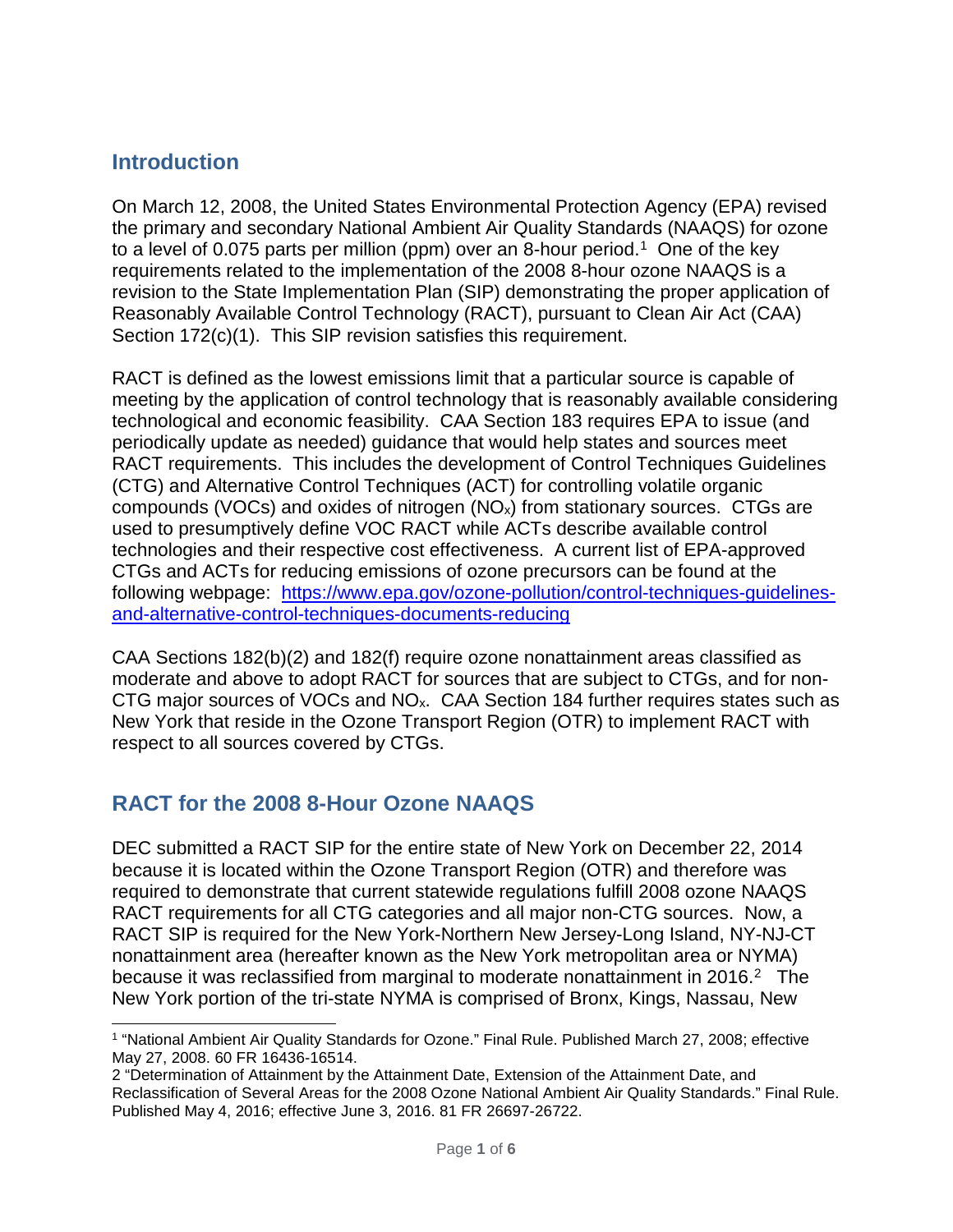York, Queens, Richmond, Rockland, Suffolk, and Westchester Counties. DEC utilized the final implementation rule for the 2008 ozone NAAQS, as well as previous EPA guidance, in the development of this RACT SIP.[3](#page-6-1)

The required RACT demonstration must contain adopted RACT regulations, certifications (where appropriate) that existing provisions represent RACT, and/or negative declarations that there are no sources in the state covered by a specific CTG source category. Absent data indicating that the previous RACT demonstration is no longer appropriate, the state need not submit a new RACT requirement for these sources in its SIP. In such cases, the state should submit a certification as part of its SIP revision—with appropriate supporting information such as consideration of new data—that these sources are already subject to SIP-approved requirements that still meet the RACT obligation.

An 8-hour ozone RACT determination is required for major stationary sources that have the potential to emit (PTE) 100 tons per year (tpy) or more of  $NO<sub>x</sub>$  or 50 tpy or more of VOC within a moderate nonattainment area or the OTR. The NYMA (as well as the Lower Orange County metropolitan area) has previously been classified as severe under the 1-hour ozone NAAQS and, due to the anti-backsliding provisions of the CAA, must continue to utilize the more stringent PTE thresholds of 25 tpy of  $NO<sub>x</sub>$  or VOC to satisfy RACT.

### <span id="page-6-0"></span>**RACT SIP Certification for the NYMA**

As mentioned above, DEC evaluated its existing RACT regulations in a December 22, 2014 submission and determined that they constitute RACT on a statewide basis for the 2008 8-hour ozone NAAQS. These regulations are consistent with the CTGs and ACTs that have been issued by EPA to date. A number of New York's RACT regulations have been updated within the last few years, relying on guidance and best emissions control technology data to establish control requirements. RACT determinations made on a source-specific basis are consistent with the latest emission control technology and follow the cost thresholds – established in 1994 and continuously adjusted to account for inflation – to determine what constitutes technically and economically feasible controls. To date, EPA has not taken action on the statewide RACT SIP submitted on December 22, 2014.

This updated RACT analysis for the NYMA moderate nonattainment area supports the primary findings of the 2014 statewide submission: namely, that New York State (and, therein, the NYMA) has fulfilled its CAA obligations for RACT. One exception is for the industrial cleaning solvents CTG issued by EPA in September 2006, for which DEC has initiated a rulemaking process to include those requirements in Title 6 of the New York Codes, Rules, and Regulations (NYCRR) Part 226. In addition, EPA finalized its CTG

<span id="page-6-1"></span><sup>3</sup> "Implementation of the 2008 National Ambient Air Quality Standards for Ozone; State Implementation Plan Requirements." Published March 6, 2015; effective April 6, 2015. 80 FR 12264-12319. -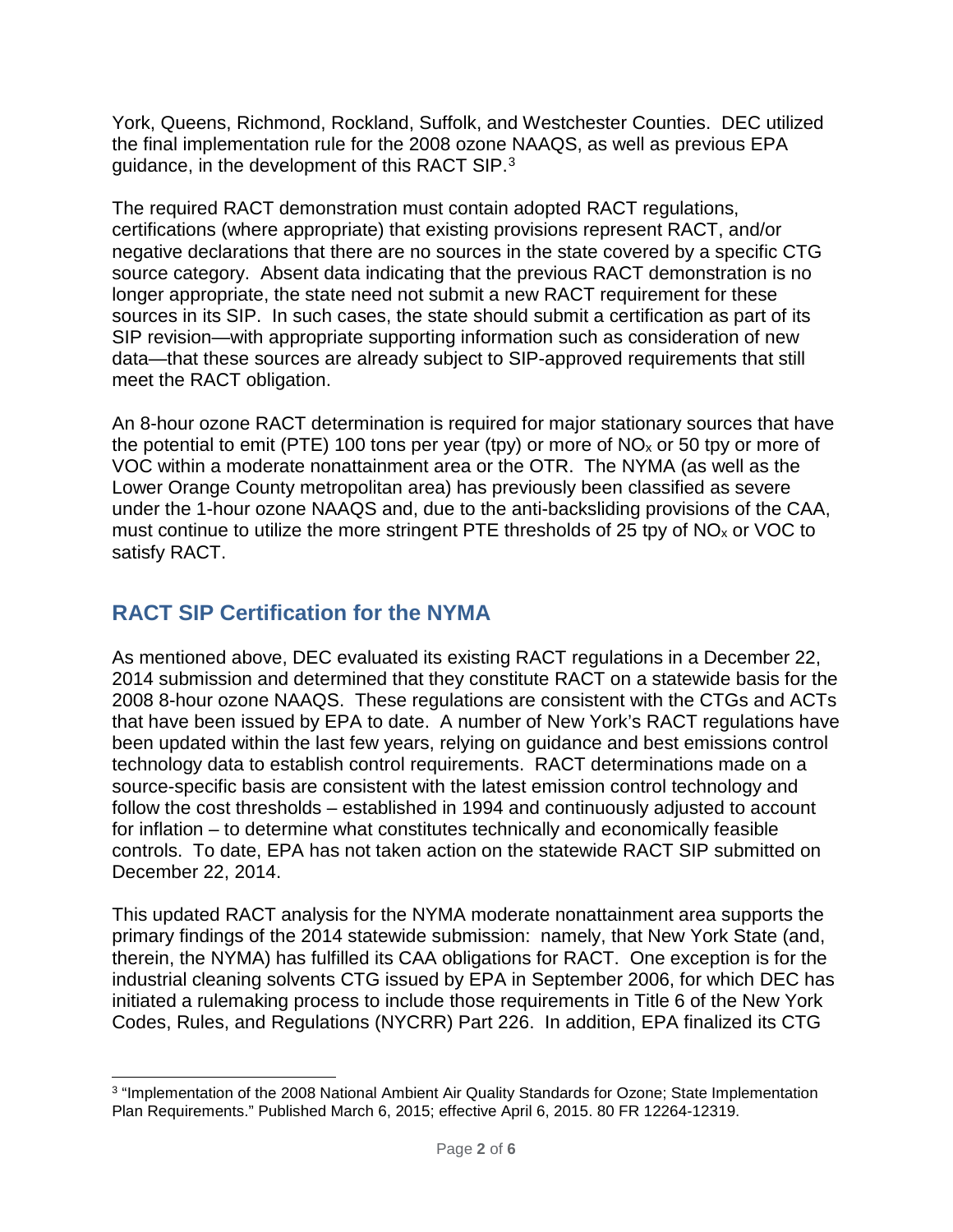for the oil and natural gas industry (EPA-453/B-16-001) on October 20, 2016. DEC hereby commits to adopting this CTG via a new regulation in a timely manner.

In this review DEC notes that many of EPA's CTG and ACTs have not been evaluated or updated in over 20 years. CAA section 183(b) requires that EPA periodically review and update CTGs. EPA must continue to evaluate and update these documents so that reasonable controls are applied on ozone precursor-emitting sources.

### <span id="page-7-0"></span>**Identification of RACT Sources and Applicable DEC Regulations**

Appendix A contains a complete list of CTGs and ACTs issued by EPA, along with the corresponding DEC regulations that cover existing sources subject to RACT in New York State, including the NYMA. RACT compliance for major non-CTG sources is regulated by the provisions in 6 NYCRR Part 212, "General Process Emission Sources."

Many of DEC's RACT regulations were updated for the 1997 8-hour ozone NAAQS. The "state effective date" column of Appendix A refers to the last regulatory revision that was related to the associated CTG. (For example, Part 205 was revised in June 2007, though this revision did not affect the traffic marking coatings emission limit that was established in November, 2003 in response to the CTG. This is also the reason there are multiple effective dates associated with Part 228.)

DEC has reviewed the CTG/ACT categories for which a negative declaration had previously been claimed and provides its updated findings in the next section.

DEC certifies that the following current regulations constitute RACT for the 2008 8-hour ozone NAAQS for the moderate NYMA nonattainment area because they incorporate the most up-to-date pollution control technologies and economic considerations.

#### *NOx RACT Regulations*

- Subpart 212-3, "Reasonably Available Control Technology for Major Facilities"
- Subpart 212-4, "Control of Nitrogen Oxides for Hot Mix Asphalt Production Plants"
- Part 214, "Byproduct Coke Oven Batteries"
- Part 216, "Iron and/or Steel Processes"
- Subpart 220-1, "Portland Cement Plants"
- Subpart 220-2, "Glass Plants"
- Subpart 227-2, "Reasonably Available Control Technology (RACT) for Major Facilities of Oxides of Nitrogen (NOx)"

#### *VOC RACT Regulations*

- Subpart 212-3, "Reasonably Available Control Technology for Major Facilities"
- Part 226, "Solvent Metal Cleaning Processes"
- Part 228, "Surface Coating Processes, Commercial and Industrial Adhesives, Sealants and Primers"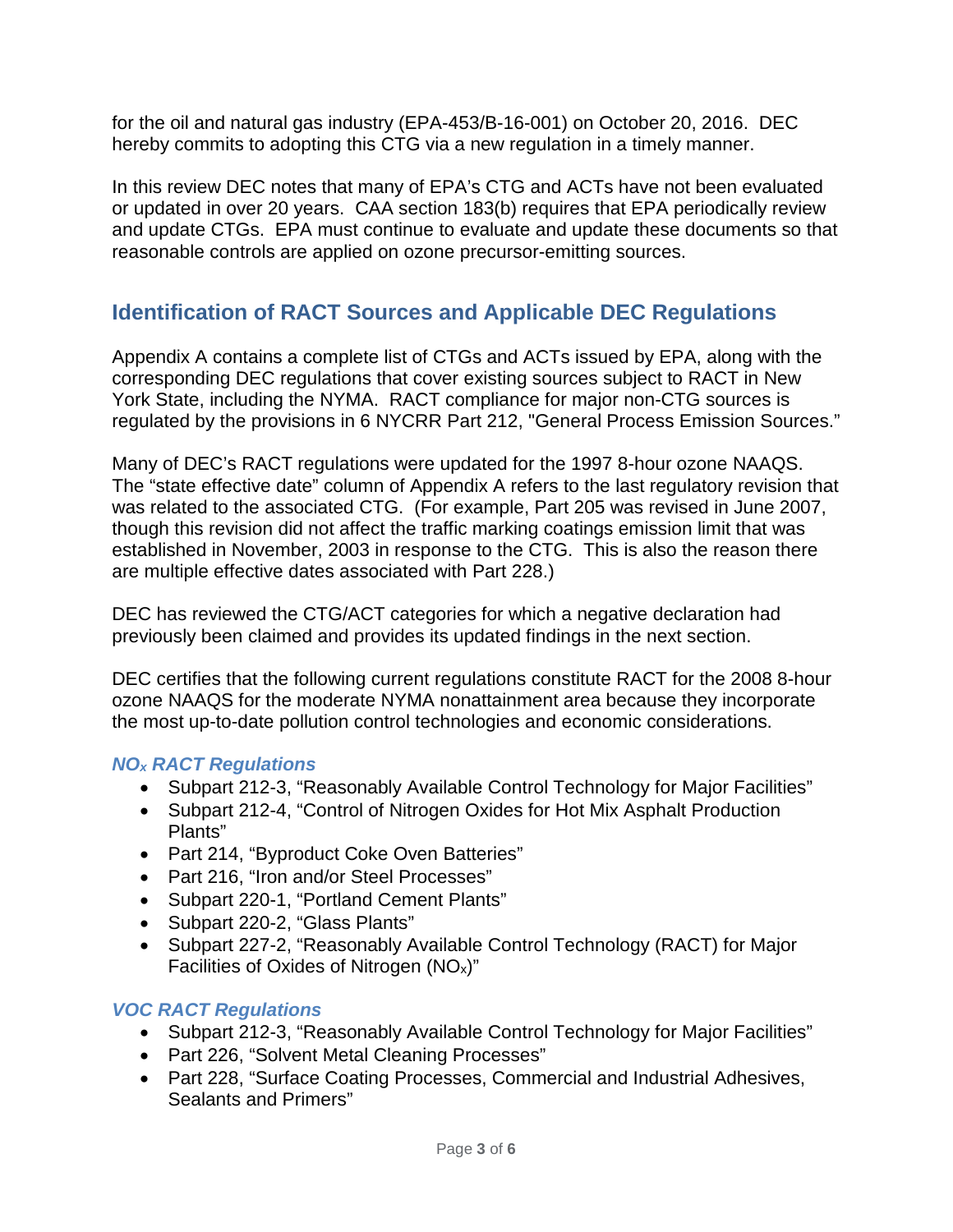- Part 229, "Petroleum and Volatile Organic Liquid Storage and Transfer"
- Part 230, "Gasoline Dispensing Sites and Transport Vehicles"
- Part 233, "Pharmaceutical and Cosmetic Manufacturing Processes"
- Part 234, "Graphic Arts"

Other DEC regulations control certain sources to a greater degree than RACT. New major facilities or modifications to existing major or minor sources in New York State are subject to the provisions of 6 NYCRR Part 231, "New Source Review for New and Modified Facilities." Because New York State is located entirely in the OTR, Nonattainment New Source Review (NNSR) applies statewide for ozone precursor pollutants (VOC and NOx) regardless of the area's designation status. Major-source pollutant thresholds are lower in the NYMA, however, due to the area's former severe classification under the 1-hour ozone NAAQS: 25 tons per year for VOC or NOx, as opposed to 50 or 100 tons, respectively, throughout the rest of the state. The NYMA also has a lower significant source project threshold and significant net emission increase threshold, as well as a more stringent offset ratio for both precursors.

NNSR requires the application of Lowest Achievable Emission Rate (LAER), which is more stringent than RACT. As both a criteria pollutant and a precursor to ozone,  $NO<sub>x</sub>$ sources are subject to a dual review under the Prevention of Significant Deterioration (PSD) and NNSR control programs. PSD requires a review of Best Available Control Technology (BACT) which is also more stringent than RACT, though less stringent than LAER.

New York also relies upon federal rules such as the National Emission Standards for Hazardous Air Pollutants (NESHAPs) regulated under CAA Section 112. NESHAPs establish Maximum Achievable Control Technology (MACT), which may be more stringent than RACT, to control hazardous air pollutants. These federal requirements are incorporated by reference into 6 NYCRR Part 200, "General Provisions."

### <span id="page-8-0"></span>**Negative Declaration**

DEC is certifying that no sources are located in New York State (and therefore the NYMA) for six CTGs. This certification results from a review of the emission inventory and emission statements. The CTGs for which the negative declaration is applicable are listed in the following table.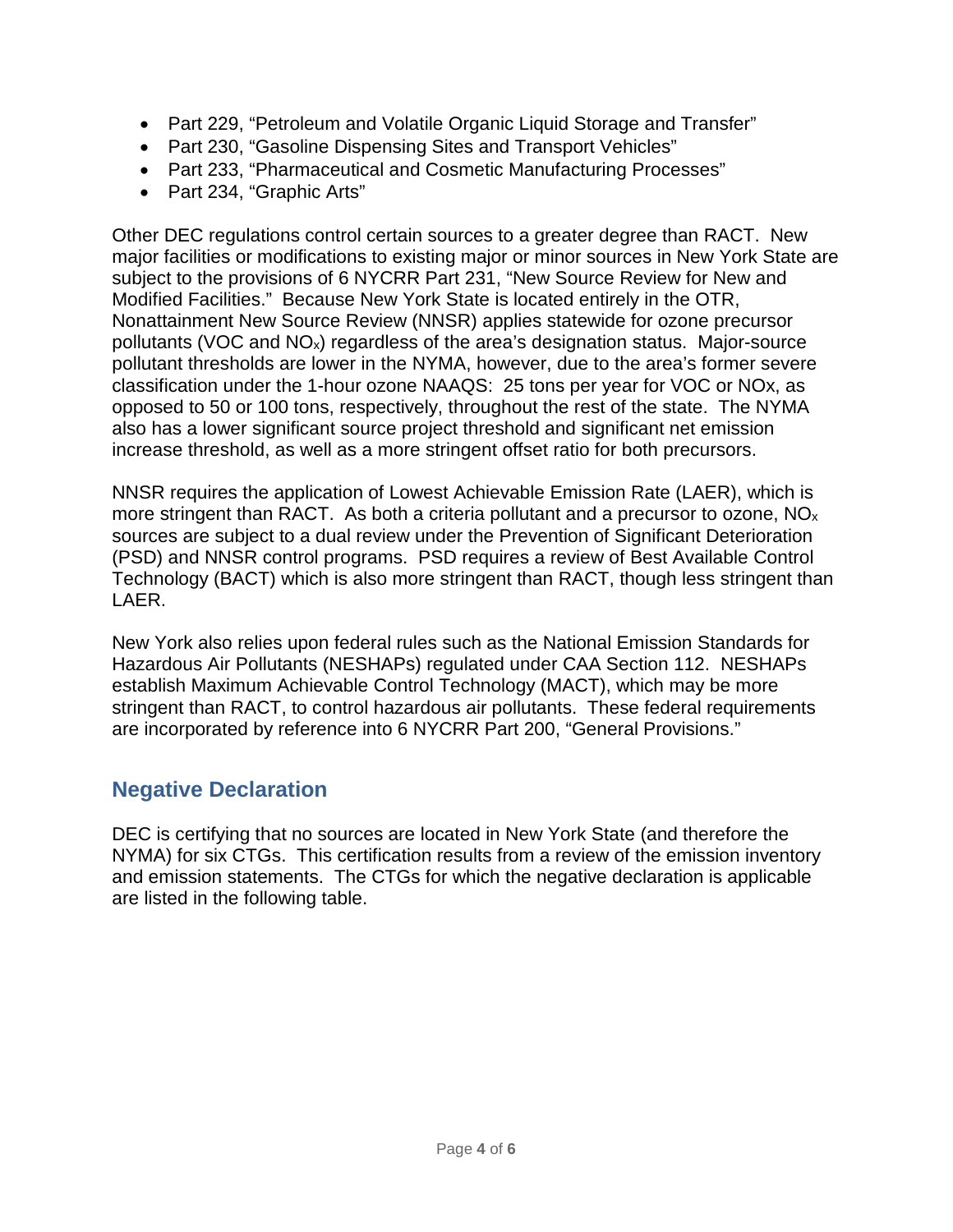| <b>CTG or ACT Category</b>                                                                                                                                                         | Existing<br>Sources? | <b>Conclusion</b>                                                                                                        |
|------------------------------------------------------------------------------------------------------------------------------------------------------------------------------------|----------------------|--------------------------------------------------------------------------------------------------------------------------|
| Control of Volatile Organic Emissions from Manufacture of Vegetable<br>Oils, EPA-450/2-78-035, June 1978 (Group II)                                                                | No.                  | Negative declaration confirmed                                                                                           |
| Control of Volatile Organic Compound Emissions from Manufacture of<br>High-Density Polyethylene, Polypropylene, and Polystyrene Resins,<br>EPA-450/3-83-008, Nov. 1983 (Group III) | <b>No</b>            | No sources identified, though CTG<br>requirements covered by 6 NYCRR<br>Part 236                                         |
| Control of Volatile Organic Compound Equipment Leaks from Natural<br>Gas/Gasoline Processing Plants, EPA-450/2-83-007, Dec. 1983 (Group                                            | No.                  | Negative declaration confirmed                                                                                           |
| Control of Volatile Organic Compound Emissions from Air Oxidation<br>Processes in Synthetic Organic Chemical Manufacturing Industry, EPA-<br>450/3-84-015, Dec. 1984 (Group III)   | No.                  | Negative declaration confirmed                                                                                           |
| Control Techniques Guidelines for Fiberglass Boat Manufacturing<br>Materials, EPA-453/R-08-004, Sept. 2008                                                                         | <b>No</b>            | Negative declaration confirmed;<br>EPA recognized in 79 FR 12082                                                         |
| Control of Volatile Organic Compound Emissions from the Application of<br>Agricultural Pesticides, EPA-453/R-92-011, March 1993                                                    | <b>No</b>            | Negative declaration confirmed;<br>DEC does not have authority to<br>regulate application of agricultural.<br>pesticides |

## <span id="page-9-0"></span>**Oil and Natural Gas CTG**

The oil and natural gas CTG, issued on October 20, 2016 (effective October 27, 2016), is the first new CTG issued by EPA since September 2008. This CTG applies to onshore oil production, natural gas production, natural gas processing, and natural gas transmission and storage, and makes RACT recommendations that impact storage vessels, compressors, and equipment leaks from natural gas processing plants. It also makes RACT recommendations for some pneumatic devices at natural gas plants, but there are no operating gas plants in New York State at this time. The following table summarizes some of the recommended RACT emission limits or measures from the final CTG.

| <b>Emission Source</b>           | <b>RACT Recommendation</b>                                       |
|----------------------------------|------------------------------------------------------------------|
| Storage Vessels                  | 95% Reduction from vessels with PTE > 6 tpy                      |
| <b>Pneumatic Controllers</b>     | Zero at NG plants, < 6 std cubic feet per hr elsewhere           |
| <b>Pneumatic Pumps</b>           | Zero at NG plants, 95% reduction (if existing control) elsewhere |
|                                  | Replace rod packing by 26,000 hrs/36 months or route emissions   |
| <b>Reciprocating Compressors</b> | under a closed negative pressure system                          |
| Centrifugal Compressors          | Wet seal 95% reduction or switch to dry seal                     |
| Equipment Leaks                  | Optical Gas Imaging at processing plants                         |

DEC plans to adopt and implement the recently-finalized CTG in a timely manner, and will ensure that the statewide inventory for any subject equipment is up-to-date and accurate. Currently, DEC estimates that there are 66 compressors statewide, with 5 located in the NYMA.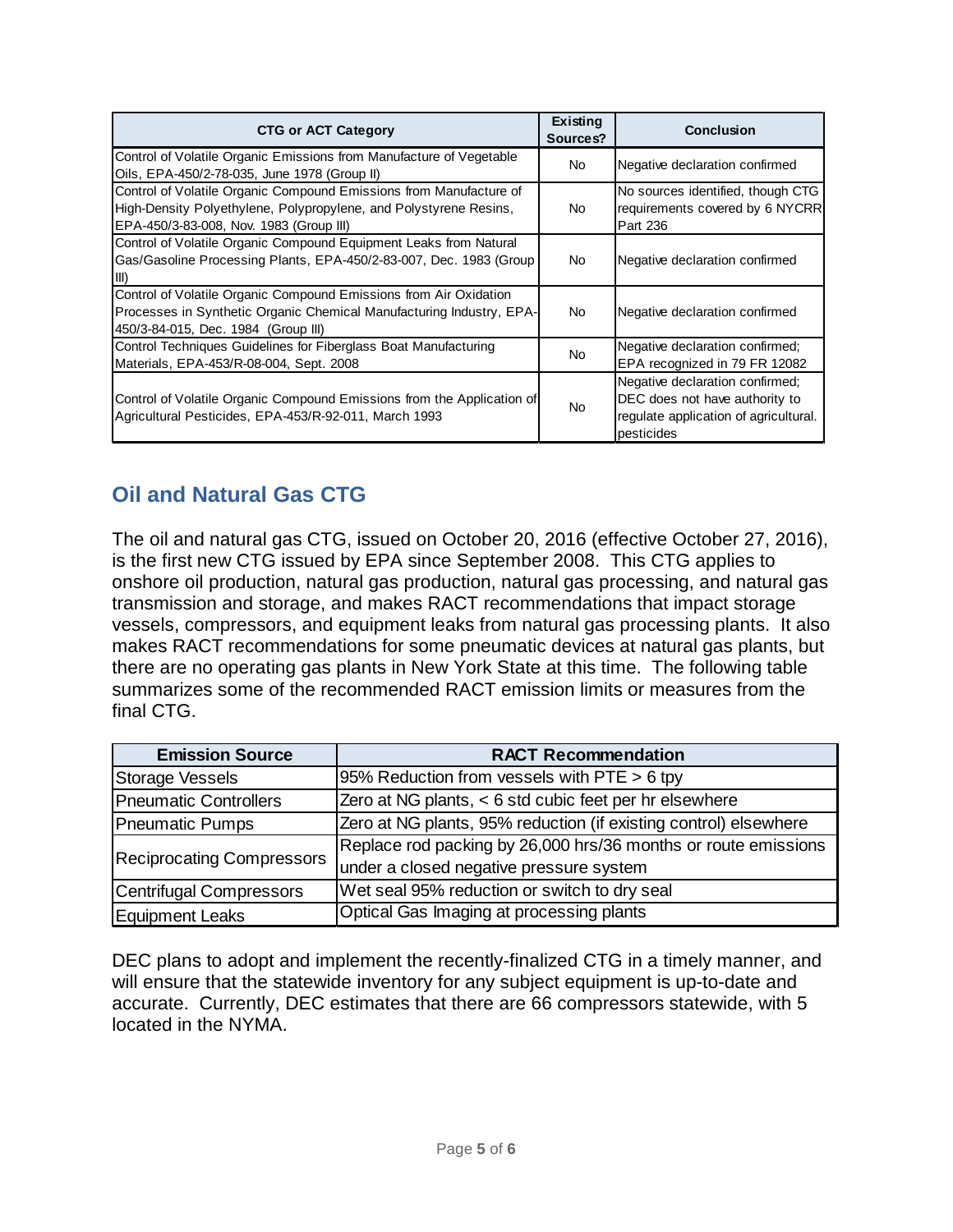#### <span id="page-10-0"></span>**Source-Specific RACT Determinations**

In instances where a facility is unable to meet the relevant presumptive RACT emission limit due to technical or economic infeasibility, an alternate emission limit (AEL) – also called a variance – is agreed to by DEC and the facility owner and incorporated into the facility's operating permit. Some DEC regulations (e.g., 6 NYCRR Part 220) do not define presumptive RACT limits due to the uniqueness of each facility; in these cases, each facility performs a complete RACT analysis from which a facility-specific emission limit (FSEL) is established. A case-by-case RACT analysis may also be required for sources that are not in a source category covered by an existing state regulation or addressed by a CTG. Pursuant to the CAA, source-specific RACT determinations that are made part of a facility's operating permit must be approved by EPA as revisions to the New York SIP.

DEC's DAR-20 guidance, titled "Economic and Technical Analysis for Reasonably Available Control Technology (RACT)," provides procedures for conducting the economic and technical feasibility analysis used to evaluate requests for source-specific RACT emission limits. This guidance also states that such determinations must be reevaluated upon renewal of the emission source owner's permit. A re-evaluation must contain the latest control technologies and strategies available, and account for an inflation-adjusted economic threshold.

DEC has periodically submitted "bundles" of source-specific RACT determinations to EPA for approval into the SIP. A list of single-source RACT determinations that have been submitted to EPA and which are pending approval as SIP revisions is included as Appendix B. DEC monitors the AELs and FSELs incorporated in Air State Facility and Title V permits, and will continue to submit these source-specific RACT determinations to EPA as needed.

#### <span id="page-10-1"></span>**Conclusion**

DEC certifies that the RACT requirements for the 2008 8-hour ozone NAAQS for the NYMA moderate nonattainment area have been satisfied and are consistent with the most recent emissions control technology and economic considerations. DEC also certifies that all CTG sources, major non-CTG sources, and sources subject to sourcespecific RACT are controlled by RACT or better standards with two exceptions. Sources subject to the industrial cleaning solvents CTG will be regulated through a revision to 6 NYCRR Part 226, and sources covered by the recently released oil and natural gas CTG will be regulated through a new rule that is not yet determined.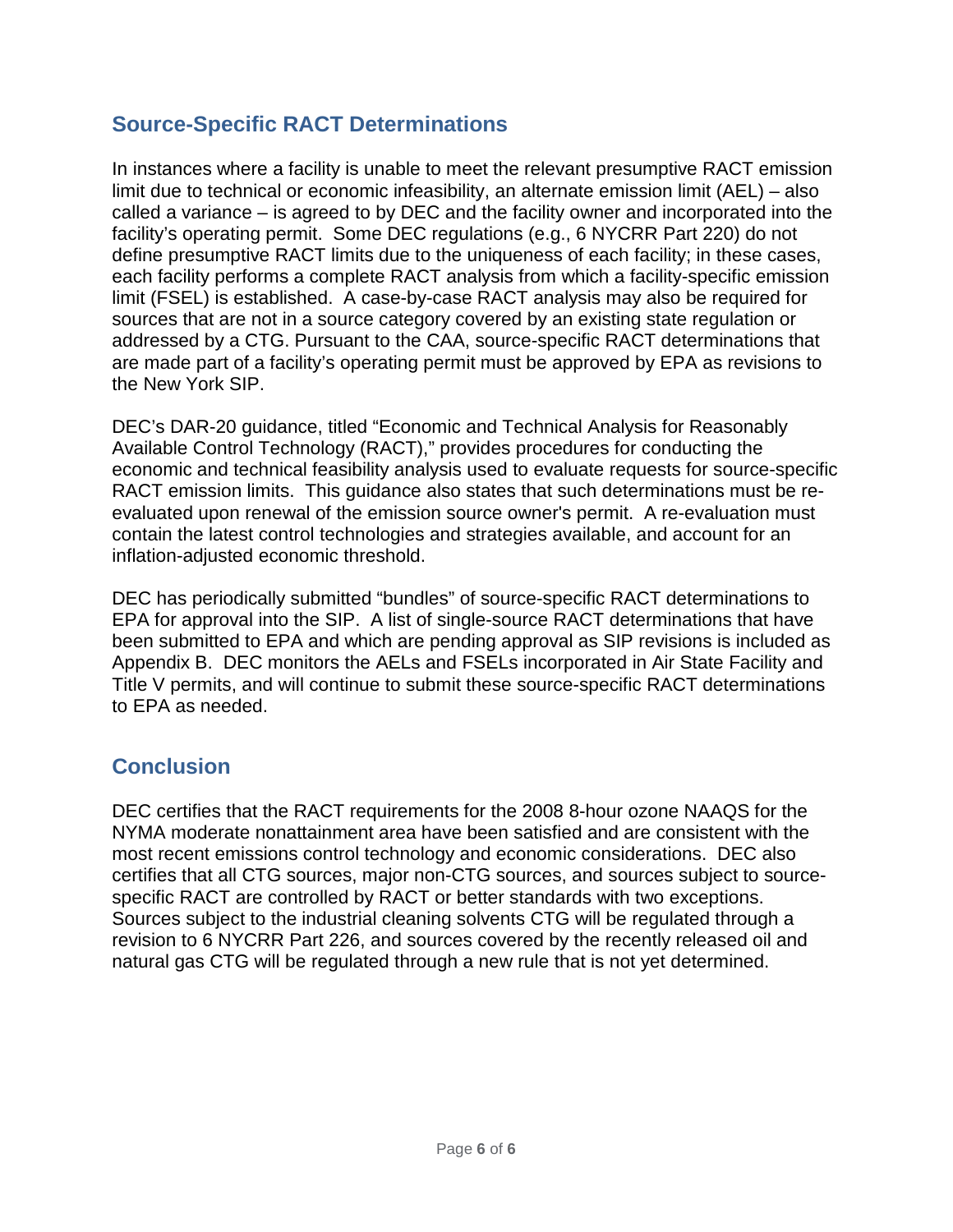## **Appendix A:**

**Control Techniques Guidelines and Alternative Control Techniques Documents**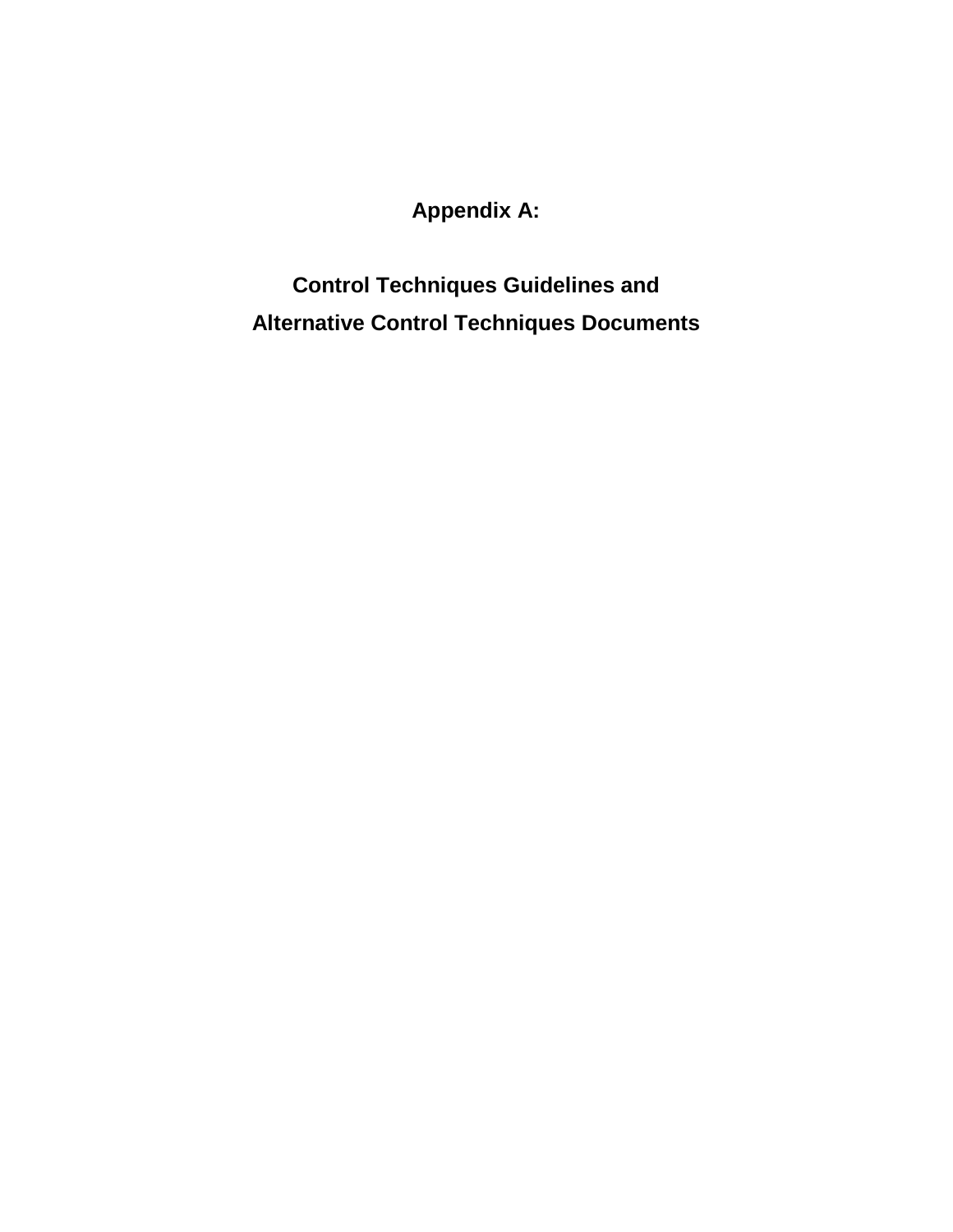|                                                                                                                                                                                                                         |      | <b>6 NYCRR</b>                                                                                           | <b>State Effective</b> | <b>EPA Approval</b>   | <b>FR Citation</b>          |  |
|-------------------------------------------------------------------------------------------------------------------------------------------------------------------------------------------------------------------------|------|----------------------------------------------------------------------------------------------------------|------------------------|-----------------------|-----------------------------|--|
| <b>RACT Source Categories</b>                                                                                                                                                                                           | Part | <b>Title</b>                                                                                             | <b>Date</b>            | <b>Effective Date</b> | (Pub. Date)                 |  |
| CTG Documents: Pre-1990 (Groups I, II, and III)                                                                                                                                                                         |      |                                                                                                          |                        |                       |                             |  |
| 1. Design Criteria for State I Vapor Control Systems - Service Stations,<br>Nov. 1975 (Group I)                                                                                                                         | 230  | <b>Gasoline Dispensing Sites and</b><br><b>Transport Vehicles</b>                                        | 9/22/1994              | 6/29/1998             | 63 FR 23665<br>(4/30/1998)  |  |
| 2. Control of Volatile Organic Emissions from Existing Stationary<br>Sources, Volume I: Control Methods for Surface Coating Operations,<br>EPA-450/2-76-028, Nov. 1976 (Group I)                                        | 228  | <b>Surface Coating Processes,</b><br>Commercial and Industrial Adhesives,<br><b>Sealants and Primers</b> | 8/23/2003              | 2/23/2004             | 69 FR 3237<br>(1/23/2004)   |  |
| 3. Control of Volatile Organic Emissions from Existing Stationary<br>Sources, Volume II: Surface Coating of Cans, Coils, Paper, Fabrics,<br>Automobiles, and Light-Duty Trucks, EPA-450/2-77-008, May 1977<br>(Group I) | 228  | <b>Surface Coating Processes,</b><br>Commercial and Industrial Adhesives,<br><b>Sealants and Primers</b> | 8/23/2003              | 2/23/2004             | 69 FR 3237<br>(1/23/2004)   |  |
| 4. Control of Refinery Vacuum Producing Systems, Wastewater<br>Separators, and Process Unit Turnarounds, EPA-450/2-77-025, Oct.<br>1977 (Group I)                                                                       | 223  | <b>Petroleum Refineries</b>                                                                              | 8/9/1984               | 9/17/1985             | 50 FR 29381<br>(7/19/1985)  |  |
| 5. Control of Volatile Organic Emissions from Solvent Metal Cleaning,<br>EPA-450/2-77-022, Nov. 1977 (Group I)                                                                                                          | 226  | <b>Solvent Metal Cleaning Processes</b>                                                                  | 5/7/2003               | 2/23/2004             | 69 FR 3237<br>(1/23/2004)   |  |
| 6. Control of Hydrocarbons from Tank Truck Gasoline Loading<br>Terminals, EPA-450/2-77-026, Dec. 1977. (Group I)                                                                                                        | 229  | Petroleum and Volatile Organic Liquid<br><b>Storage and Transfer</b>                                     | 4/4/1993               | 1/22/1998             | 62 FR 67004<br>(12/23/1997) |  |
| 7. Control of Volatile Organic Emissions from Existing Stationary<br>Sources, Volume III: Surface Coating of Metal Furniture, EPA-450/2-77-<br>032, Dec. 1977 (Group I)                                                 | 228  | <b>Surface Coating Processes,</b><br>Commercial and Industrial Adhesives,<br><b>Sealants and Primers</b> | 8/23/2003              | 2/23/2004             | 69 FR 3237<br>(1/23/2004)   |  |
| 8. Control of Volatile Organic Emissions from Existing Stationary<br>Sources, Volume IV: Surface Coating of Insulation of Magnet Wire, EPA-<br>450/2-77-033, Dec. 1977 (Group I)                                        | 228  | <b>Surface Coating Processes,</b><br>Commercial and Industrial Adhesives,<br><b>Sealants and Primers</b> | 8/23/2003              | 2/23/2004             | 69 FR 3237<br>(1/23/2004)   |  |
| 9. Control of Volatile Organic Emissions from Existing Stationary<br>Sources, Volume V: Surface Coating of Large Appliances, EPA-450/2-77-<br>034, Dec. 1977 (Group I)                                                  | 228  | <b>Surface Coating Processes,</b><br>Commercial and Industrial Adhesives,<br>Sealants and Primers        | 8/23/2003              | 2/23/2004             | 69 FR 3237<br>(1/23/2004)   |  |
| 10. Control of Volatile Organic Emissions from Bulk Gasoline Plants,<br>EPA-450/2-77-035, Dec. 1977 (Group I)                                                                                                           | 229  | Petroleum and Volatile Organic Liquid<br><b>Storage and Transfer</b>                                     | 4/4/1993               | 1/22/1998             | 62 FR 67004<br>(12/23/1997) |  |
| 11. Control of Volatile Organic Emissions from Storage of Petroleum<br>Liquids in Fixed Roof Tanks, EPA-450/2-77-036, Dec. 1977 (Group I)                                                                               | 229  | Petroleum and Volatile Organic Liquid<br><b>Storage and Transfer</b>                                     | 4/4/1993               | 1/22/1998             | 62 FR 67004<br>(12/23/1997) |  |
| 12. Control of Volatile Organic Compounds from Use of Cutback<br>Asphalt, EPA-450/2-77-037, Dec. 1977 (Group I)                                                                                                         | 241  | Asphalt Pavement and Asphalt Based<br><b>Surface Coating</b>                                             | 1/1/2011               | 4/9/2012              | 77 FR 13974<br>(3/8/2012)   |  |
| 13. Control Techniques for Volatile Organic Emissions from Stationary<br>Sources, EPA-450/2-78-022, May 1978 (Group II)                                                                                                 | N/A  |                                                                                                          | Guidance               |                       |                             |  |
| 14. Control of Volatile Organic Emissions from Existing Stationary<br>Sources, Volume VI: Surface Coating of Miscellaneous Metal Parts and<br>Products, EPA-450/2-78-015, June 1978 (Group II)                          | 228  | <b>Surface Coating Processes,</b><br>Commercial and Industrial Adhesives,<br>Sealants and Primers        | 8/23/2003              | 2/23/2004             | 69 FR 3237<br>(1/23/2004)   |  |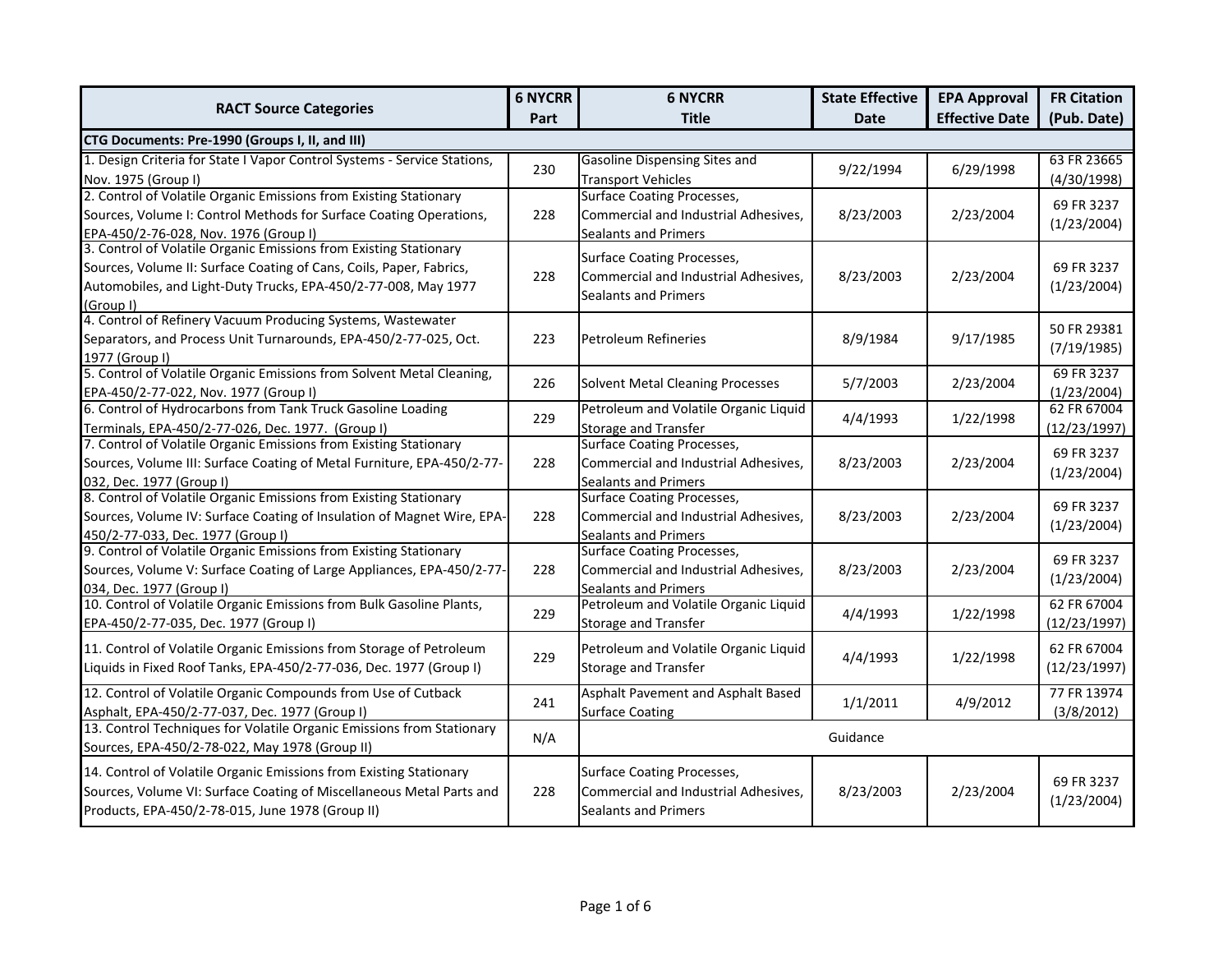|                                                                                                                                                                                        | <b>6 NYCRR</b>          | <b>6 NYCRR</b>                                                                                           | <b>State Effective</b>                          | <b>EPA Approval</b>                                                           | <b>FR Citation</b>          |
|----------------------------------------------------------------------------------------------------------------------------------------------------------------------------------------|-------------------------|----------------------------------------------------------------------------------------------------------|-------------------------------------------------|-------------------------------------------------------------------------------|-----------------------------|
| <b>RACT Source Categories</b>                                                                                                                                                          | Part                    | <b>Title</b>                                                                                             | <b>Date</b>                                     | <b>Effective Date</b>                                                         | (Pub. Date)                 |
| 15. Control of Volatile Organic Emissions from Existing Stationary<br>Sources, Volume VII: Factory Surface Coating of Flat Wood Paneling,<br>EPA-450/2-78-032 June 1978 (Group II)     | 228                     | <b>Surface Coating Processes,</b><br>Commercial and Industrial Adhesives,<br><b>Sealants and Primers</b> | 8/23/2003                                       | 2/23/2004                                                                     | 69 FR 3237<br>(1/23/2004)   |
| 16. Control of Volatile Organic Emissions from Manufacture of<br>Vegetable Oils, EPA-450/2-78-035, June 1978 (Group II)                                                                |                         |                                                                                                          | 'No Sources' finding confirmed                  |                                                                               |                             |
| 17. Control of Volatile Organic Compound Leaks from Petroleum<br>Refinery Equipment, EPA-450/2-78-036, June 1978 (Group II)                                                            | 223                     | <b>Petroleum Refineries</b>                                                                              | 8/9/1984                                        | 9/17/1985                                                                     | 50 FR 29381<br>(7/19/1985)  |
| 18. Control of Volatile Organic Emissions from Manufacture of<br>Synthesized Pharmaceutical Products, EPA-450/2-78-029, Dec. 1978<br>(Group II)                                        | 233                     | <b>Pharmaceutical and Cosmetic</b><br><b>Manufacturing Processes</b>                                     | 4/4/1993                                        | 1/22/1998                                                                     | 62 FR 67004<br>(12/23/1997) |
| 19. Control of Volatile Organic Emissions from Manufacture of<br>Pneumatic Rubber Tires, EPA-450/2-78-030, Dec. 1978 (Group II)                                                        | 212/<br><b>NSPS BBB</b> | <b>General Process Emission Sources</b>                                                                  | 9/22/1994                                       | 11/26/2001                                                                    | 66 FR 48957<br>(9/25/2001)  |
| 20. Control of Volatile Organic Emissions from Existing Stationary<br>Sources, Volume VIII: Graphic Arts - Rotogravure and Flexography, EPA-<br>450/2-78-033, Dec. 1978 (Group II)     | 234                     | <b>Graphic Arts</b>                                                                                      | 7/8/2010                                        | 8/23/2010                                                                     | 75 FR 43066<br>(7/23/2010)  |
| 21. Control of Volatile Organic Emissions from Petroleum Liquid<br>Storage in External Floating Roof Tanks, EPA-450-2/78-047, Dec. 1978<br>(Group II)                                  | 229                     | Petroleum and Volatile Organic Liquid<br><b>Storage and Transfer</b>                                     | 4/4/1993                                        | 1/22/1998                                                                     | 62 FR 67004<br>(12/23/1997) |
| 22. Control of Volatile Organic Emissions from Perchloroethylene Dry<br>Cleaning Systems, EPA-450/2-78-050, Dec. 1978 (Group II)                                                       | 232                     | Perchloroethylene Dry Cleaning<br><b>Facilities</b>                                                      |                                                 | Perchloroethylene exempted as a VOC<br>(61 FR 4588) -- CTG no longer relevant |                             |
| 23. Control of Volatile Organic Compound Leaks from Gasoline Tank<br>Trucks and Vapor Collection Systems, EPA-450/2-78-051, Dec. 1978<br>(Group II)                                    | 230                     | Gasoline Dispensing Sites and<br><b>Transport Vehicles</b>                                               | 9/22/1994                                       | 6/29/1998                                                                     | 63 FR 23665<br>(4/30/1998)  |
| 24. Control of Volatile Organic Compound Emissions from Large<br>Petroleum Dry Cleaners, EPA-450/3-82-009, Sept. 1982 (Group III)                                                      | 212                     | <b>General Process Emission Sources</b>                                                                  | 9/22/1994                                       | 11/26/2001                                                                    | 66 FR 48957<br>(9/25/2001)  |
| 25. Control of Volatile Organic Compound Emissions from Manufacture<br>of High-Density Polyethylene, Polypropylene, and Polystyrene Resins,<br>EPA-450/3-83-008, Nov. 1983 (Group III) | 236                     | <b>Synthetic Organic Chemical</b><br>Manufacturing Facility Component<br>Leaks                           | 1/12/1992                                       | 8/26/1993                                                                     | 58 FR 40057<br>(7/27/1993)  |
| 26. Control of Volatile Organic Compound Equipment Leaks from<br>Natural Gas/Gasoline Processing Plants, EPA-450/2-83-007, Dec. 1983<br>(Group III)                                    |                         |                                                                                                          | 'No Sources' finding (40 CFR 52.1683) confirmed |                                                                               |                             |
| 27. Control of Volatile Organic Compound Fugitive Emissions from<br>Synthetic Organic Chemical Polymer and Resin Manufacturing<br>Equipment, EPA-450/3-83-006, March 1984 (Group III)  | 236                     | Synthetic Organic Chemical<br>Manufacturing Facility Component<br>Leaks                                  | 1/12/1992                                       | 8/26/1993                                                                     | 58 FR 40057<br>(7/27/1993)  |
| 28. Control of Volatile Organic Compound Emissions from Air Oxidation<br>Processes in Synthetic Organic Chemical Manufacturing Industry, EPA-<br>450/3-84-015, Dec. 1984 (Group III)   |                         |                                                                                                          | 'No Sources' finding (40 CFR 52.1683) confirmed |                                                                               |                             |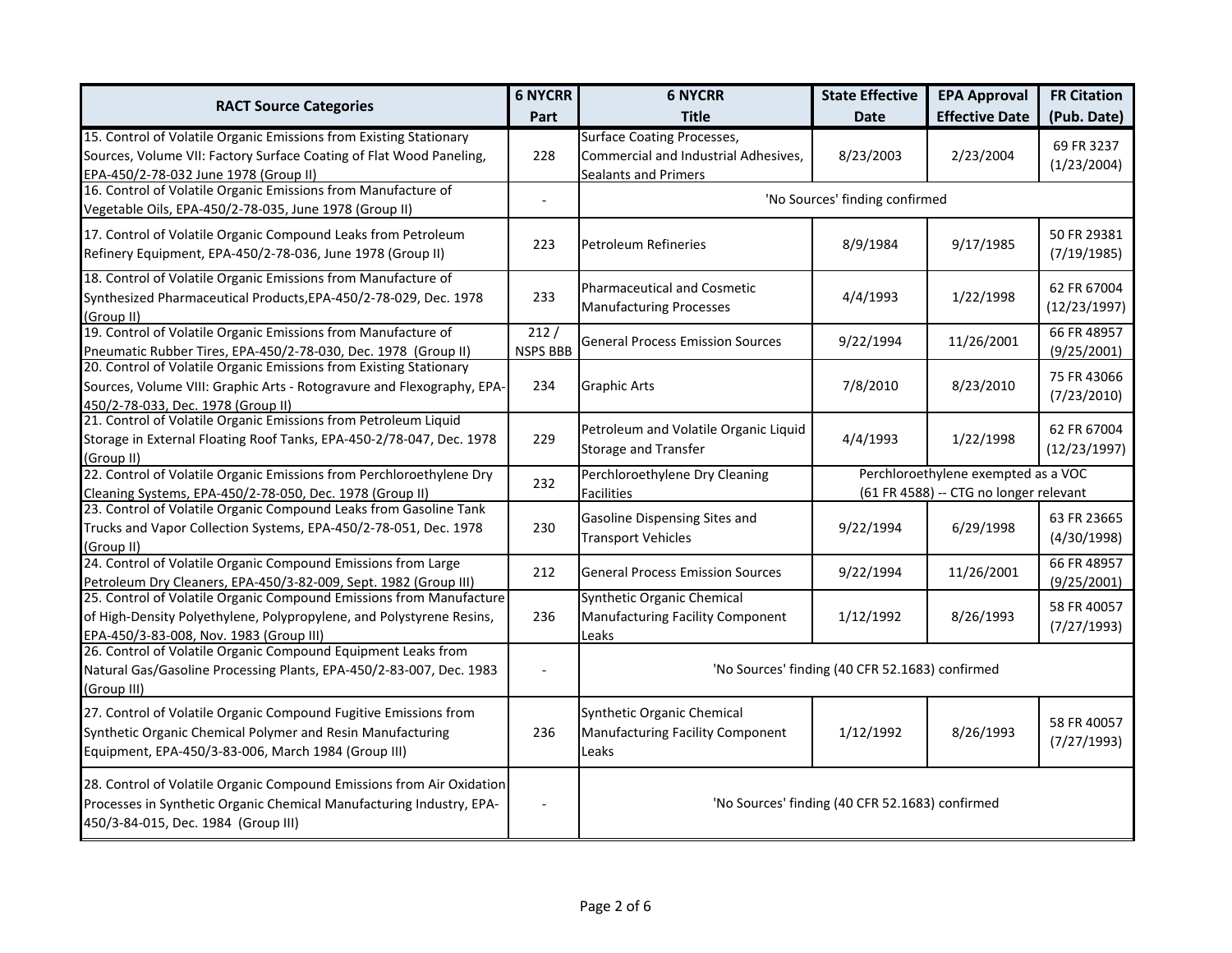|                                                                                                                                                                |                | <b>6 NYCRR</b><br><b>6 NYCRR</b>                                                                              | <b>State Effective</b> | <b>EPA Approval</b>                      | <b>FR Citation</b>                        |  |  |
|----------------------------------------------------------------------------------------------------------------------------------------------------------------|----------------|---------------------------------------------------------------------------------------------------------------|------------------------|------------------------------------------|-------------------------------------------|--|--|
| <b>RACT Source Categories</b>                                                                                                                                  | Part           | <b>Title</b>                                                                                                  | <b>Date</b>            | <b>Effective Date</b>                    | (Pub. Date)                               |  |  |
| <b>CTG Documents: Post-1990</b>                                                                                                                                |                |                                                                                                               |                        |                                          |                                           |  |  |
| 1. Control Techniques for Volatile Organic Compound Emissions from<br>Stationary Sources, EPA-453/R-92-018, Dec. 1992                                          | N/A            |                                                                                                               | Guidance               |                                          |                                           |  |  |
| 2. Control of Volatile Organic Compound Emissions from Reactor<br>Processes and Distillation Operations in SOCMI, EPA-450/4-91-031,<br>Nov. 15, 1993           | 236/212        | Synthetic Organic Chemical<br>Manufacturing Facility Component<br>Leaks / General Process Emission<br>Sources | 1/12/1992<br>9/22/1994 | 8/26/1993<br>11/26/2001                  | 58 FR 40057<br>(7/27/1993)<br>66 FR 48957 |  |  |
| 3. Control of Volatile Organic Compound Emissions from Offset<br>Lithographic Printing - DRAFT, September 1993.                                                | 234            | <b>Graphic Arts</b>                                                                                           |                        | See ACT for Offset Lithographic Printing | (9/25/2001)                               |  |  |
| 4. Beyond Volatile Organic Compound-Reasonably Available Control<br>Technology-Control Technology Guidelines Requirements, EPA-453/R-<br>95-010, April 1995    | N/A            |                                                                                                               | Guidance               |                                          |                                           |  |  |
| 5. Control of Volatile Organic Compound Emissions from Wood<br>Furniture Manufacturing Operations, EPA-453/R-96-007, April 1996                                | 228            | <b>Surface Coating Processes,</b><br>Commercial and Industrial Adhesives,<br><b>Sealants and Primers</b>      | 6/5/2013               | 4/3/2014                                 | 79 FR 12082<br>(3/4/2014)                 |  |  |
| 6. Control Techniques Guidelines for Shipbuilding and Ship Repair<br>Operations (Surface Coating) - Aug. 1996 (61 FR 44050), Aug. 27, 1996                     | 228            | <b>Surface Coating Processes,</b><br>Commercial and Industrial Adhesives,<br><b>Sealants and Primers</b>      | 8/23/2003              | 2/23/2004                                | 69 FR 3237<br>(1/23/2004)                 |  |  |
| 7. Control of Volatile Organic Compound Emissions from Coating<br>Operations at Aerospace Manufacturing and Rework Operations, EPA-<br>453/R-97-004, Dec. 1997 | 228            | Surface Coating Processes,<br>Commercial and Industrial Adhesives,<br><b>Sealants and Primers</b>             | 8/23/2003              | 2/23/2004                                | 69 FR 3237<br>(1/23/2004)                 |  |  |
| 8. Control Techniques Guidelines for Industrial Cleaning Solvents, EPA-<br>453/R-06-001, Sept. 2006                                                            | $\overline{a}$ | Existing sources to be addressed via Part 226 revision                                                        |                        |                                          |                                           |  |  |
| 9. Control Techniques Guidelines for Offset Lithographic Printing and<br>Letterpress Printing, EPA-453/R-06-002, Sept. 2006                                    | 234            | <b>Graphic Arts</b>                                                                                           | 7/8/2010               | 4/9/2012                                 | 77 FR 13974<br>(3/8/2012)                 |  |  |
| 10. Control Techniques Guidelines for Flexible Package Printing, EPA-<br>453/R-06-003, Sept. 2006                                                              | 234            | <b>Graphic Arts</b>                                                                                           | 7/8/2010               | 4/9/2012                                 | 77 FR 13974<br>(3/8/2012)                 |  |  |
| 11. Control Techniques Guidelines for Flat Wood Paneling Coatings,<br>EPA-453/R-06-004, Sept. 2006                                                             | 228            | <b>Surface Coating Processes,</b><br>Commercial and Industrial Adhesives,<br><b>Sealants and Primers</b>      | 6/5/2013               | 4/3/2014                                 | 79 FR 12082<br>(3/4/2014)                 |  |  |
| 12. Control Techniques Guidelines for Paper, Film, and Foil Coatings,<br>EPA-453/R-07-003, Sept. 2007                                                          | 228            | <b>Surface Coating Processes,</b><br>Commercial and Industrial Adhesives,<br><b>Sealants and Primers</b>      | 6/5/2013               | 4/3/2014                                 | 79 FR 12082<br>(3/4/2014)                 |  |  |
| 13. Control Techniques Guidelines for Large Appliance Coatings, EPA-<br>453/R-07-004, Sept. 2007                                                               | 228            | <b>Surface Coating Processes,</b><br>Commercial and Industrial Adhesives,<br><b>Sealants and Primers</b>      | 6/5/2013               | 4/3/2014                                 | 79 FR 12082<br>(3/4/2014)                 |  |  |
| 14. Control Techniques Guidelines for Metal Furniture Coatings, EPA-<br>453/R-07-005, Sept. 2007                                                               | 228            | <b>Surface Coating Processes,</b><br>Commercial and Industrial Adhesives,<br><b>Sealants and Primers</b>      | 6/5/2013               | 4/3/2014                                 | 79 FR 12082<br>(3/4/2014)                 |  |  |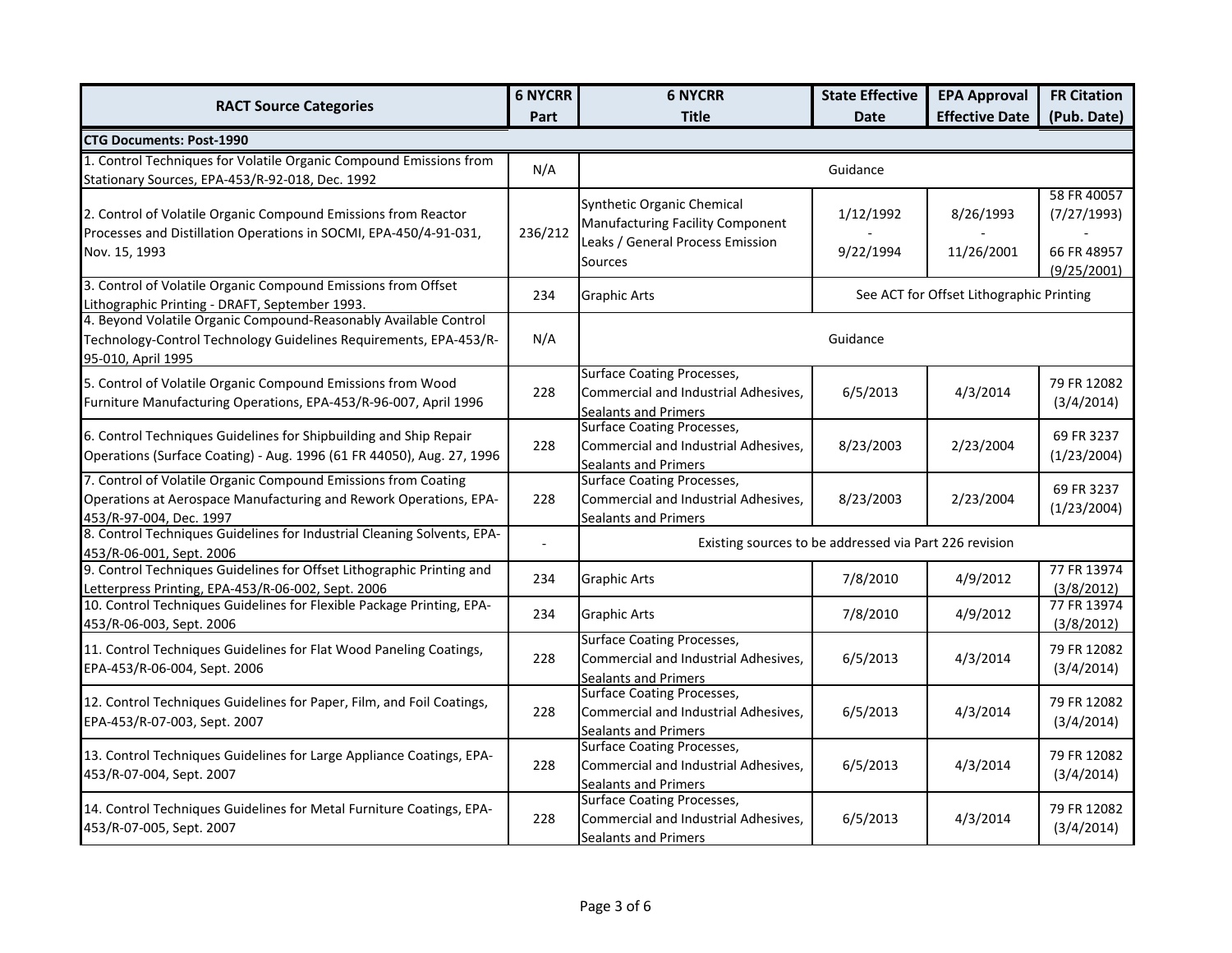| <b>RACT Source Categories</b>                                                                                                    |         | <b>6 NYCRR</b>                                                                                           | <b>State Effective</b> | <b>EPA Approval</b>   | <b>FR Citation</b>          |
|----------------------------------------------------------------------------------------------------------------------------------|---------|----------------------------------------------------------------------------------------------------------|------------------------|-----------------------|-----------------------------|
|                                                                                                                                  | Part    | <b>Title</b>                                                                                             | <b>Date</b>            | <b>Effective Date</b> | (Pub. Date)                 |
| 15. Control Techniques Guidelines for Miscellaneous Metal and Plastic<br>Parts Coatings, EPA-453/R-08-003, Sept. 2008            | 228     | <b>Surface Coating Processes,</b><br>Commercial and Industrial Adhesives,<br><b>Sealants and Primers</b> | 6/5/2013               | 4/3/2014              | 79 FR 12082<br>(3/4/2014)   |
| 16. Control Techniques Guidelines for Fiberglass Boat Manufacturing<br>Materials, EPA-453/R-08-004, Sept. 2008                   |         | No Sources                                                                                               |                        | 4/3/2014              | 79 FR 12082<br>(3/4/2014)   |
| 17. Control Techniques Guidelines for Miscellaneous Industrial<br>Adhesives, EPA-453/R-08-005, Sept. 2008                        | 228     | <b>Surface Coating Processes,</b><br>Commercial and Industrial Adhesives,<br><b>Sealants and Primers</b> | 9/30/2010              | 4/9/2012              | 77 FR 13974<br>(3/8/2012)   |
| 18. Control Techniques Guidelines for Automobile and Light-Duty<br>Truck Assembly Coatings, EPA-453/R-08-006, Sept. 2008         | 228     | <b>Surface Coating Processes,</b><br>Commercial and Industrial Adhesives,<br><b>Sealants and Primers</b> | 6/5/2013               | 4/3/2014              | 79 FR 12082<br>(3/4/2014)   |
| 19. Control Techniques Guidelines for the Oil and Natural Gas Industry,<br>EPA-453/B-16-001, Oct. 2016                           |         | Existing sources to be addressed via regulatory revision/adoption                                        |                        |                       |                             |
| <b>ACT Documents for VOCs: Pre-1990</b>                                                                                          |         |                                                                                                          |                        |                       |                             |
| 1. Control Techniques for Organic Emissions from Plywood Veneer                                                                  | 212/228 | General Process Emission Sources/<br>Surface Coating Processes,                                          | 9/22/1994              | 11/26/2001            | 66 FR 48957<br>(9/25/2001)  |
| Dryers, EPA-450/3-83-012, May 1983                                                                                               |         | Commercial and Industrial Adhesives,<br><b>Sealants and Primers</b>                                      | 8/23/2003              | 2/23/2004             | 69 FR 3237<br>(1/23/2004)   |
| 2. Reduction of Volatile Organic Compound Emissions from the<br>Application of Traffic Markings, EPA-450/3-88-007, Aug. 1988     | 205     | Architectural and Industrial<br>Maintenance (AIM) Coatings                                               | 11/22/2003             | 1/12/2005             | 69 FR 72118<br>(12/13/2004) |
| 3. Reduction of Volatile Organic Compound Emissions from<br>Automobile Refinishing, EPA-450/3-88-009, Oct. 1988                  | 228     | <b>Surface Coating Processes,</b><br>Commercial and Industrial Adhesives,<br><b>Sealants and Primers</b> | 8/23/2003              | 2/23/2004             | 69 FR 3237<br>(1/23/2004)   |
| 4. Alternative Control Technology Document - Ethylene Oxide<br>Sterilization/Fumigation Operations, EPA-450/3-89-007, March 1989 | 212     | <b>General Process Emission Sources</b>                                                                  | 9/22/1994              | 11/26/2001            | 66 FR 48957<br>(9/25/2001)  |
| 5. Alternative Control Technology Document - Halogenated Solvent<br>Cleaners, EPA-450/3-89-030, Aug. 1989                        | 226     | <b>Solvent Metal Cleaning Processes</b>                                                                  | 5/7/2003               | 2/23/2004             | 69 FR 3237<br>(1/23/2004)   |
| <b>ACT Documents for VOCs: Post-1990</b>                                                                                         |         |                                                                                                          |                        |                       |                             |
| 1. Alternative Control Technology Document: Organic Waste Process<br>Vents, EPA-450/3-91-007, Dec. 1990                          | 212     | <b>General Process Emission Sources</b>                                                                  | 9/22/1994              | 11/26/2001            | 66 FR 48957<br>(9/25/2001)  |
| 2. Control of VOC Emissions from Polystyrene Foam Manufacturing,<br>EPA-450/3-90-020, Sept. 1990                                 | 212     | <b>General Process Emission Sources</b>                                                                  | 9/22/1994              | 11/26/2001            | 66 FR 48957<br>(9/25/2001)  |
| 3. Alternative Control Technology Document: Bakery Ovens,<br>EPA-453/R-92-017, Dec. 1992                                         | 212     | <b>General Process Emission Sources</b><br>(+ Air Guide 31 - DEC Implementation<br>Guidance)             | 9/22/1994              | 11/26/2001            | 66 FR 48957<br>(9/25/2001)  |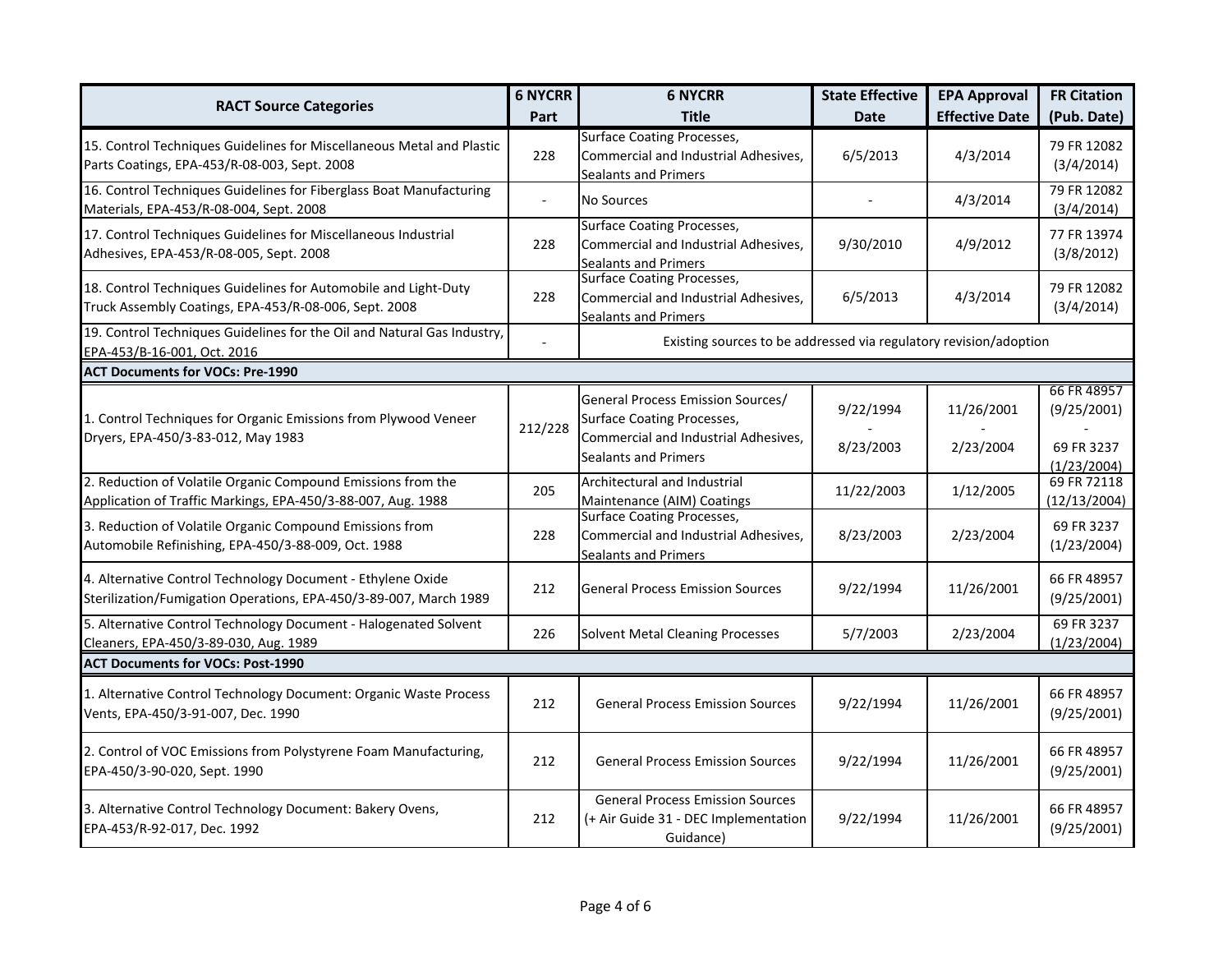| <b>RACT Source Categories</b>                                                                                                                                   | <b>6 NYCRR</b>                     | <b>6 NYCRR</b>                                                                                           | <b>State Effective</b>                                                                                            | <b>EPA Approval</b>        | <b>FR Citation</b>          |
|-----------------------------------------------------------------------------------------------------------------------------------------------------------------|------------------------------------|----------------------------------------------------------------------------------------------------------|-------------------------------------------------------------------------------------------------------------------|----------------------------|-----------------------------|
|                                                                                                                                                                 | Part                               | <b>Title</b>                                                                                             | <b>Date</b>                                                                                                       | <b>Effective Date</b>      | (Pub. Date)                 |
| 4. Control of Volatile Organic Compound Emissions from the<br>Application of Agricultural Pesticides, EPA-453/R-92-011, March 1993                              |                                    |                                                                                                          | 'No Sources' finding confirmed;<br>DEC does not have authority to regulate application of agricultural pesticides |                            |                             |
| 5. Control of Volatile Organic Compound Emissions from Batch                                                                                                    | 236/212                            | Synthetic Organic Chemical<br>Manufacturing Facility Component                                           | 1/12/1992                                                                                                         | 8/26/1993                  | 58 FR 40057<br>(7/27/1993)  |
| Processes, EPA-453/R-93-017, Feb. 1994                                                                                                                          |                                    | Leaks / General Process Emission<br><b>Sources</b>                                                       | 9/22/1994                                                                                                         | 11/26/2001                 | 66 FR 48957<br>(9/25/2001)  |
| 6. Volatile Organic Liquids Storage in Floating and Fixed Roof Tanks,<br>EPA-453/R-94-001, Feb. 1994                                                            | 229                                | Petroleum and Volatile Organic Liquid<br><b>Storage and Transfer</b>                                     | 4/4/1993                                                                                                          | 1/22/1998                  | 62 FR 67004<br>(12/23/1997) |
| 7. Alternative Control Techniques Document: Industrial Cleaning<br>Solvents, EPA-453/R-94-015, Feb. 1994                                                        | 226                                | <b>Solvent Metal Cleaning Processes</b>                                                                  | 5/7/2003                                                                                                          | 2/23/2004                  | 69 FR 3237<br>(1/23/2004)   |
| 8. Alternative Control Techniques Document: Surface Coating of<br>Automotive/Transportation and Business Machine Plastic Parts, EPA-<br>453/R-94-017, Feb. 1994 | 228                                | <b>Surface Coating Processes,</b><br>Commercial and Industrial Adhesives,<br><b>Sealants and Primers</b> | 8/23/2003                                                                                                         | 2/23/2004                  | 69 FR 3237<br>(1/23/2004)   |
| 9. Alternative Control Techniques Document: Automobile Refinishing,<br>EPA-453/R-94-031, April 1994                                                             | 228                                | <b>Surface Coating Processes,</b><br>Commercial and Industrial Adhesives,<br><b>Sealants and Primers</b> | 8/23/2003                                                                                                         | 2/23/2004                  | 69 FR 3237<br>(1/23/2004)   |
| 10. Alternative Control Techniques Document: Surface Coating<br>Operations at Shipbuilding and Ship Repair Facilities, EPA-453/R-94-<br>032, April 1994         | 228                                | <b>Surface Coating Processes,</b><br>Commercial and Industrial Adhesives,<br><b>Sealants and Primers</b> | 8/23/2003                                                                                                         | 2/23/2004                  | 69 FR 3237<br>(1/23/2004)   |
| 11. Alternative Control Techniques Document: Air Emissions from<br>Industrial Wastewater, April 1994 [no report ID]                                             | 212/<br><b>NESHAP</b><br>subpart G | <b>General Process Emission Sources</b>                                                                  | 9/22/1994                                                                                                         | 11/26/2001                 | 66 FR 48957<br>(9/25/2001)  |
| 12. Alternative Control Techniques Document: Offset Lithographic<br>Printing, EPA-453/R-94-054, June 1994                                                       | 234                                | <b>Graphic Arts</b>                                                                                      | 7/8/2010                                                                                                          | 4/9/2012                   | 77 FR 13974<br>(3/8/2012)   |
| <b>ACT Documents for NOx</b>                                                                                                                                    |                                    |                                                                                                          |                                                                                                                   |                            |                             |
| 1. NO <sub>x</sub> Emissions from Iron & Steel Mills, EPA-453/R-94-065, Sept.<br>1994                                                                           | 214                                | By-Product Coke Oven Batteries                                                                           | 9/22/1994                                                                                                         | 8/21/2006                  | 71 FR 41162<br>(7/20/2006)  |
| 2. NOx Emissions from Industrial/Commercial/Institutional (ICI) Boilers,<br>EPA-453/R-94-022, March 1994                                                        | $227-2$                            | Reasonably Available Control<br>Technology (RACT) for Major Facilities<br>of Oxides of Nitrogen          | 7/8/2010                                                                                                          | 8/12/2013                  | 78 FR 41846<br>(7/12/2013)  |
| 3. NOx Emissions from Glass Manufacturing, EPA-453/R-94-037, June<br>1994                                                                                       | $220 - 2$                          | <b>Glass Plants</b>                                                                                      | 7/11/2010                                                                                                         | 8/12/2013<br>(Conditional) | 78 FR 41846<br>(7/12/2013)  |
| 4. Internal Combustion NOx Part 1 & 2, EPA-453/R-93-032, July<br>1993/Updated Sept. 2000                                                                        | $227-2$                            | Reasonably Available Control<br>Technology (RACT) for Major Facilities<br>of Oxides of Nitrogen          | 7/8/2010                                                                                                          | 8/12/2013                  | 78 FR 41846<br>(7/12/2013)  |
| 5. NOx Emissions from Process Heater (Revised) EPA-453/R-93-034,<br>Sept. 1993                                                                                  | $227-2$                            | Reasonably Available Control<br>Technology (RACT) for Major Facilities<br>of Oxides of Nitrogen          | 7/8/2010                                                                                                          | 8/12/2013                  | 78 FR 41846<br>(7/12/2013)  |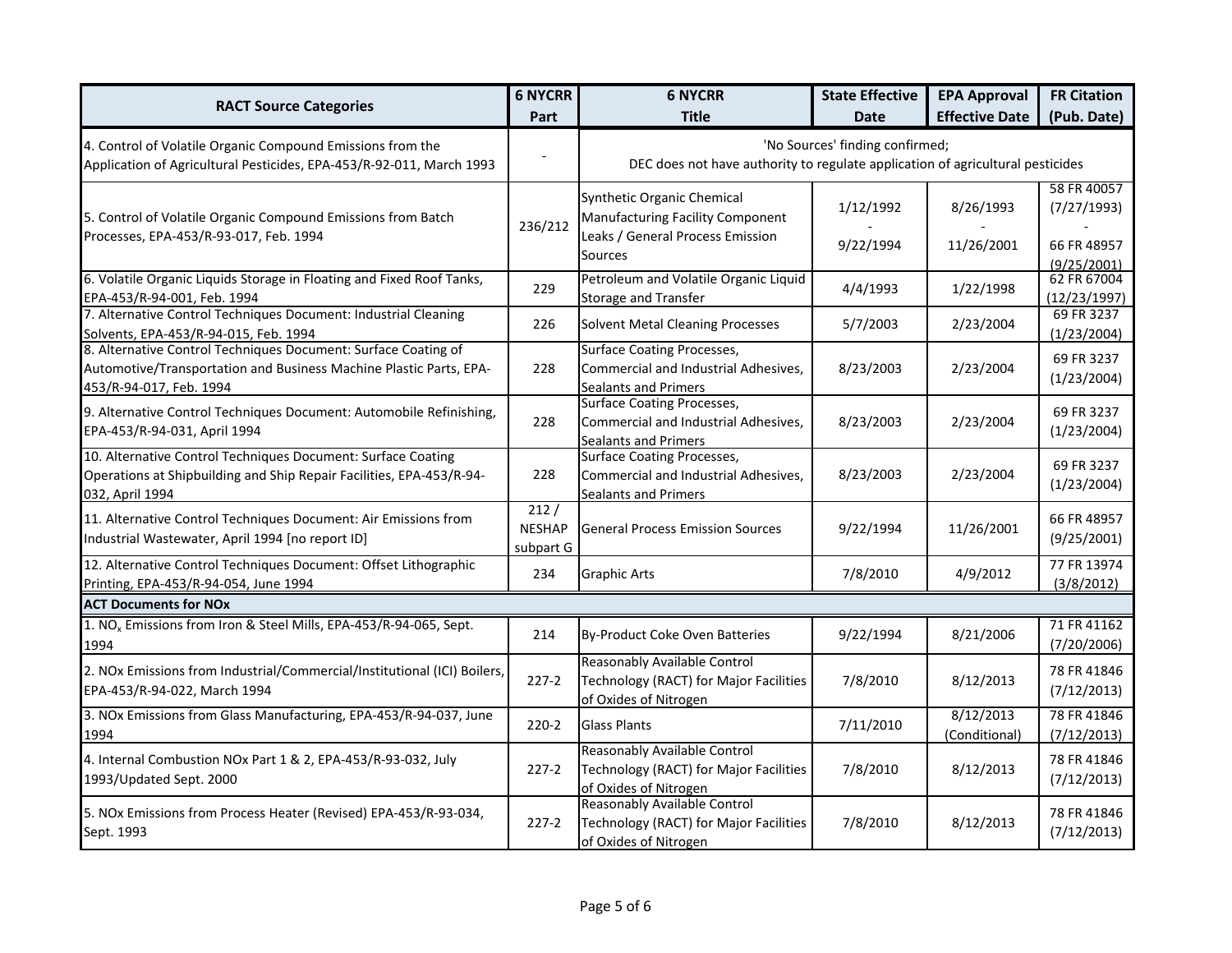| <b>RACT Source Categories</b>                                                                                                                                                 | <b>6 NYCRR</b><br>Part | <b>6 NYCRR</b><br><b>Title</b>                                                                  | <b>State Effective</b><br>Date | <b>EPA Approval</b><br><b>Effective Date</b> | <b>FR Citation</b><br>(Pub. Date) |
|-------------------------------------------------------------------------------------------------------------------------------------------------------------------------------|------------------------|-------------------------------------------------------------------------------------------------|--------------------------------|----------------------------------------------|-----------------------------------|
| 6. NOx Emissions from Stationary Gas Turbine, EPA-453/R-93-007, Jan.<br>1993                                                                                                  | $227-2$                | Reasonably Available Control<br>Technology (RACT) for Major Facilities<br>of Oxides of Nitrogen | 7/8/2010                       | 8/12/2013                                    | 78 FR 41846<br>(7/12/2013)        |
| 7. NOx Emissions from Utility Boiler, EPA-453/R-94-023, March 1994                                                                                                            | $227-2$                | Reasonably Available Control<br>Technology (RACT) for Major Facilities<br>of Oxides of Nitrogen | 7/8/2010                       | 8/12/2013                                    | 78 FR 41846<br>(7/12/2013)        |
| 8. NOx Emissions from Cement Manufacturing, EPA-453/R-94-004,<br>March 1994 / NOx Control Technologies for the Cement Industry: Final<br>Report, EPA-457/R-00-002, Sept. 2000 | $220-1$                | <b>Portland Cement Plants</b>                                                                   | 7/11/2010                      | 8/12/2013<br>(Conditional)                   | 78 FR 41846<br>(7/12/2013)        |
| 9. NOx Nitric and Adipic Acid Plants, EPA-450/3-91-026, Dec. 1991                                                                                                             | 224                    | <b>Sulfuric and Nitric Acid Plants</b>                                                          | 5/10/1984                      | 9/17/1985                                    | 50 FR 29381<br>(7/19/1985)        |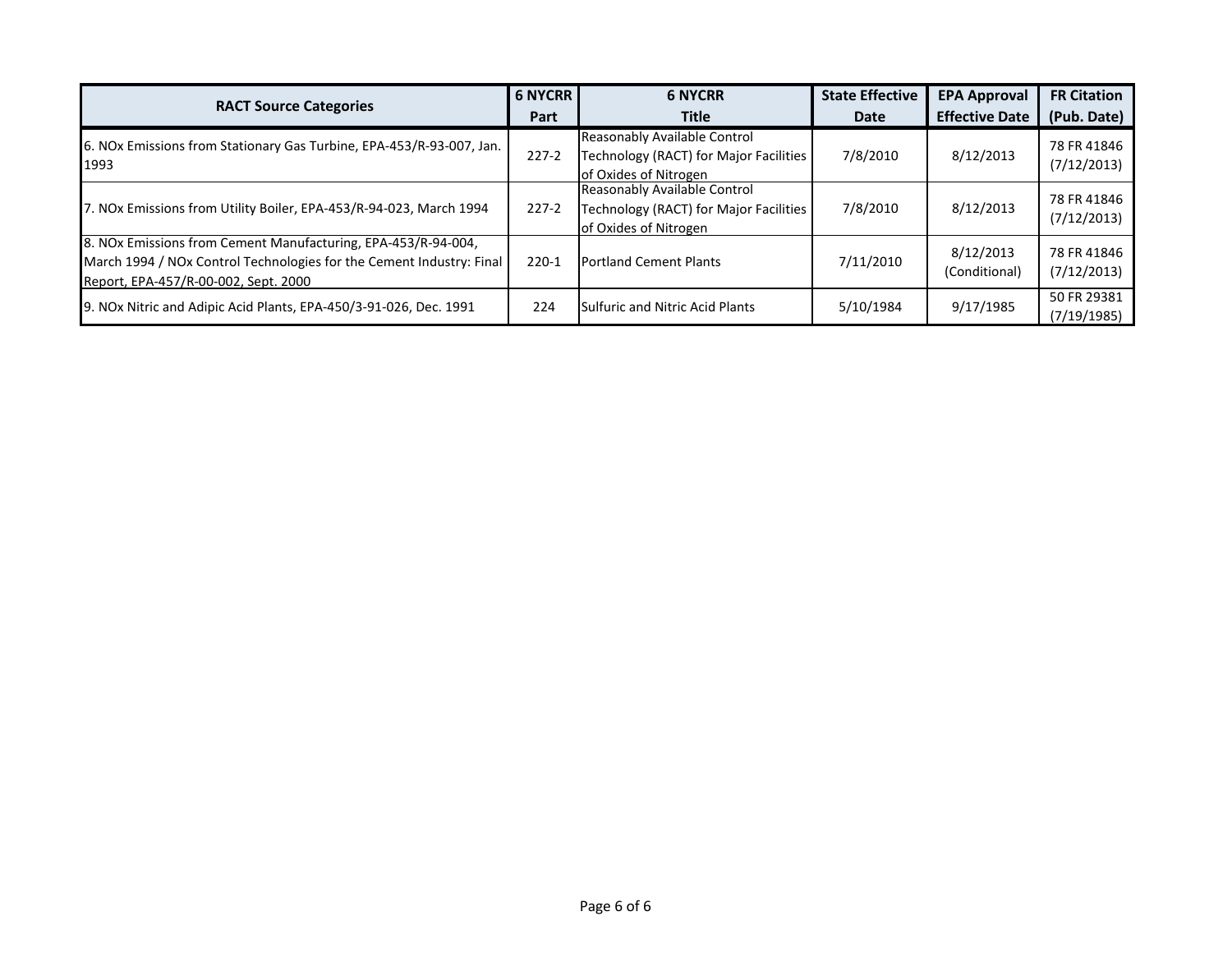**Appendix B:**

**List of Submitted Source-Specific RACT Determinations**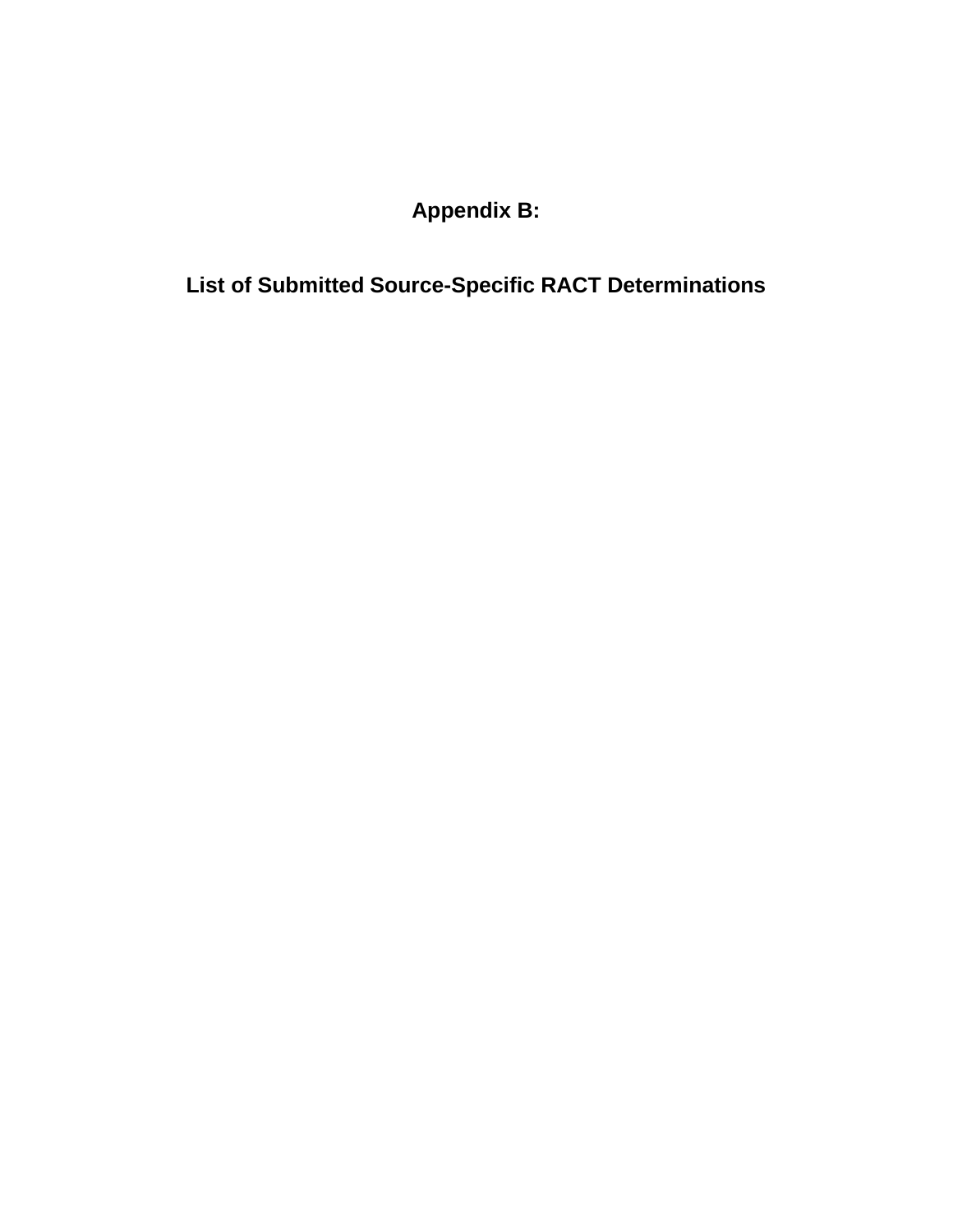| <b>Facility, DEC Permit ID, Location</b> | <b>Pollutant</b>      | <b>Applicable Reg.</b> | <b>RACT Technology + Limit</b>                                                                                                                                       |  |  |                                                                                                 |
|------------------------------------------|-----------------------|------------------------|----------------------------------------------------------------------------------------------------------------------------------------------------------------------|--|--|-------------------------------------------------------------------------------------------------|
| <b>Submissions from September 2008</b>   |                       |                        |                                                                                                                                                                      |  |  |                                                                                                 |
| <b>Entenmann's Bakery</b>                |                       |                        |                                                                                                                                                                      |  |  |                                                                                                 |
| 1-4728-01480                             | <b>VOC</b>            | 212.10(c)(4)(iii)      | No control due to economic infeasibility; variance for Emission Unit 'U-OVENS' granted.                                                                              |  |  |                                                                                                 |
| Bay Shore, Suffolk Co.                   |                       |                        |                                                                                                                                                                      |  |  |                                                                                                 |
| <b>Gershow Recycling</b>                 |                       |                        |                                                                                                                                                                      |  |  |                                                                                                 |
| 1-4722-00967                             | <b>NOx</b>            | $227 - 2.4(f)$         | No control (other than existing natural gas-fired engines equipped with SNCR) due to economic                                                                        |  |  |                                                                                                 |
| Medford, Suffolk Co.                     |                       |                        | infeasibility of multiple control systems; 6.0 g/bhp-hr limit on engine.                                                                                             |  |  |                                                                                                 |
| Art Restoration by Demetrius             |                       |                        |                                                                                                                                                                      |  |  |                                                                                                 |
| 2-6205-00053                             | <b>VOC</b>            | 228.3(e)               | Limits of 4 lb VOC/gal coating and total VOC emissions (fugitive + collected) of 0.02 tpy.                                                                           |  |  |                                                                                                 |
| New York, New York Co.                   |                       |                        |                                                                                                                                                                      |  |  |                                                                                                 |
| Interstate Brands Corp.                  |                       |                        | No control due to economic infeasibility of multiple control systems. Total VOC emissions (fugitive +                                                                |  |  |                                                                                                 |
| 2-6307-00276                             | <b>VOC</b>            | 212.10(c)(4)(iii)      | collected) from this oven limited to 23.9 tpy.                                                                                                                       |  |  |                                                                                                 |
| Jamaica, Queens Co.                      |                       |                        |                                                                                                                                                                      |  |  |                                                                                                 |
| Cogen Corporation                        |                       |                        | Limited each of three diesel-fired IC engines (ES 00001, 00002, 00003) to 6.6 g/bhp-hr and to 300-                                                                   |  |  |                                                                                                 |
| 2-6101-00381                             | <b>NO<sub>x</sub></b> | $227 - 2.5(c)$         | 600 kW output. EU 0-00001 capped to 25.5 tpy NOx to support AEL. Aggregate operation time for                                                                        |  |  |                                                                                                 |
| Brooklyn, Kings Co.                      |                       |                        | the three engines limited to 8000 hours per year.                                                                                                                    |  |  |                                                                                                 |
| Ametek Rotron Technical Motors Div.      |                       |                        | Variance granted for non-compliant coatings. Total VOC emissions from facility, excluding                                                                            |  |  |                                                                                                 |
| 3-5158-00043                             | <b>VOC</b>            | 228.3(e)               | combustion sources, not to exceed 12.5 tons in any 12-month rolling period.                                                                                          |  |  |                                                                                                 |
| Woodstock, Ulster Co.                    |                       |                        |                                                                                                                                                                      |  |  |                                                                                                 |
| Northeast Solite Corp.                   |                       |                        |                                                                                                                                                                      |  |  |                                                                                                 |
| 3-5148-00084                             | <b>NO<sub>x</sub></b> | 212.10(c)(3)           | Facility is utilizing tangential firing of kilns to minimize NOx emissions.                                                                                          |  |  |                                                                                                 |
| Mt. Marion, Ulster Co.                   |                       |                        | NOx: No controls due to economic infeasibility. EU '1-BOILR' (Process B01) limited to 144.5 tpy. EU                                                                  |  |  |                                                                                                 |
| Norbord Industries                       |                       |                        |                                                                                                                                                                      |  |  |                                                                                                 |
| 4-1230-00019                             | $NOx + VOC$           | 212.10(c)(3);          | '1-DRYER' limited to 241.7 tpy. VOC: RACT for EU '1-DRYER' met through LAER, which achieves                                                                          |  |  |                                                                                                 |
| Deposit, Delaware Co.                    |                       | 212.10(c)(4)(iii)      | ~95% destruction and ~2.1 ppm VOC emissions. LAER on EU '1-PRESS' achieves only 56.4% (less                                                                          |  |  |                                                                                                 |
| Owens-Corning                            |                       |                        | than reg'd 81% for RACT). This EU limited to 700ºF and 5 ppmyd.<br>No control other than existing oxy-fuel combustion for NOx emissions. The sum of future potential |  |  |                                                                                                 |
| 4-0122-00004                             | 212.10(c)(3);         |                        | $NOx + VOC$                                                                                                                                                          |  |  | emissions from the EU's in the permit are capped at 54.776 tpy and 220.157 tpy for VOC and NOx, |
| Feura Bush, Albany Co.                   |                       | 212.10(c)(4)(iii)      | respectively.                                                                                                                                                        |  |  |                                                                                                 |
| Tennessee Gas Pipeline Co. Station 254   |                       |                        |                                                                                                                                                                      |  |  |                                                                                                 |
| 4-1026-00037                             | <b>NO<sub>x</sub></b> | $227 - 2.5(c)$         | Implementing enhanced mixing on six Worthington UTC-165T engines; limit of 6.0 g/bhp-hr.                                                                             |  |  |                                                                                                 |
| Chatham, Columbia Co.                    |                       |                        |                                                                                                                                                                      |  |  |                                                                                                 |
| Von Roll USA                             |                       |                        |                                                                                                                                                                      |  |  |                                                                                                 |
| 4-4228-00076                             | <b>VOC</b>            | 212.10(c)(4)(iii)      | No control due to economic infeasibility of multiple control systems. Emissions limited to 20 tpy                                                                    |  |  |                                                                                                 |
| Schenectady, Schenectady Co.             |                       |                        | VOC.                                                                                                                                                                 |  |  |                                                                                                 |
| A. Schonbek & Company                    |                       |                        |                                                                                                                                                                      |  |  |                                                                                                 |
| 5-0942-00001                             | <b>VOC</b>            | 228.3(e)               | Use of low-VOC powder coatings & laser cutting of pre-finished stainless steel; Emission Unit O-                                                                     |  |  |                                                                                                 |
| Plattsburg, Clinton Co.                  |                       |                        | OEU03 limited to 20 tpy.                                                                                                                                             |  |  |                                                                                                 |
| C.R. Bard Inc                            |                       |                        |                                                                                                                                                                      |  |  |                                                                                                 |
| 5-5234-00007                             | <b>VOC</b>            | 228.3(e)               | Metal surface coating processes require use of noncompliant coatings; Total usage limited to 5 tpy.                                                                  |  |  |                                                                                                 |
| Queensbury, Warren Co.                   |                       |                        |                                                                                                                                                                      |  |  |                                                                                                 |
| Commonwealth Plywood                     |                       |                        |                                                                                                                                                                      |  |  |                                                                                                 |
| 5-5352-00007                             | <b>VOC</b>            | 212.10(c)(4)(iii)      | No control is considered RACT. Combined VOC emissions from direct + indirect-fired dryers                                                                            |  |  |                                                                                                 |
| Whitehall, Washington Co.                |                       |                        | estimated at 58.8 tpy.                                                                                                                                               |  |  |                                                                                                 |
| Finch Pruyn & Co.                        |                       | $227 - 2.5(c)$ ;       | Power Boilers contain low-NOx burners; no further control. Power Boilers (5): 0.45 lb/mmBTU limit.                                                                   |  |  |                                                                                                 |
| 5-5205-00005                             | <b>NOx</b>            |                        |                                                                                                                                                                      |  |  |                                                                                                 |
| Glens Falls, Warren Co.                  |                       | 212.10(c)(3)           | Recovery Boilers (4): 0.55 lb/mmBTU limit. Woodwaste Boiler (1): 0.28 lb/mmBTU limit.                                                                                |  |  |                                                                                                 |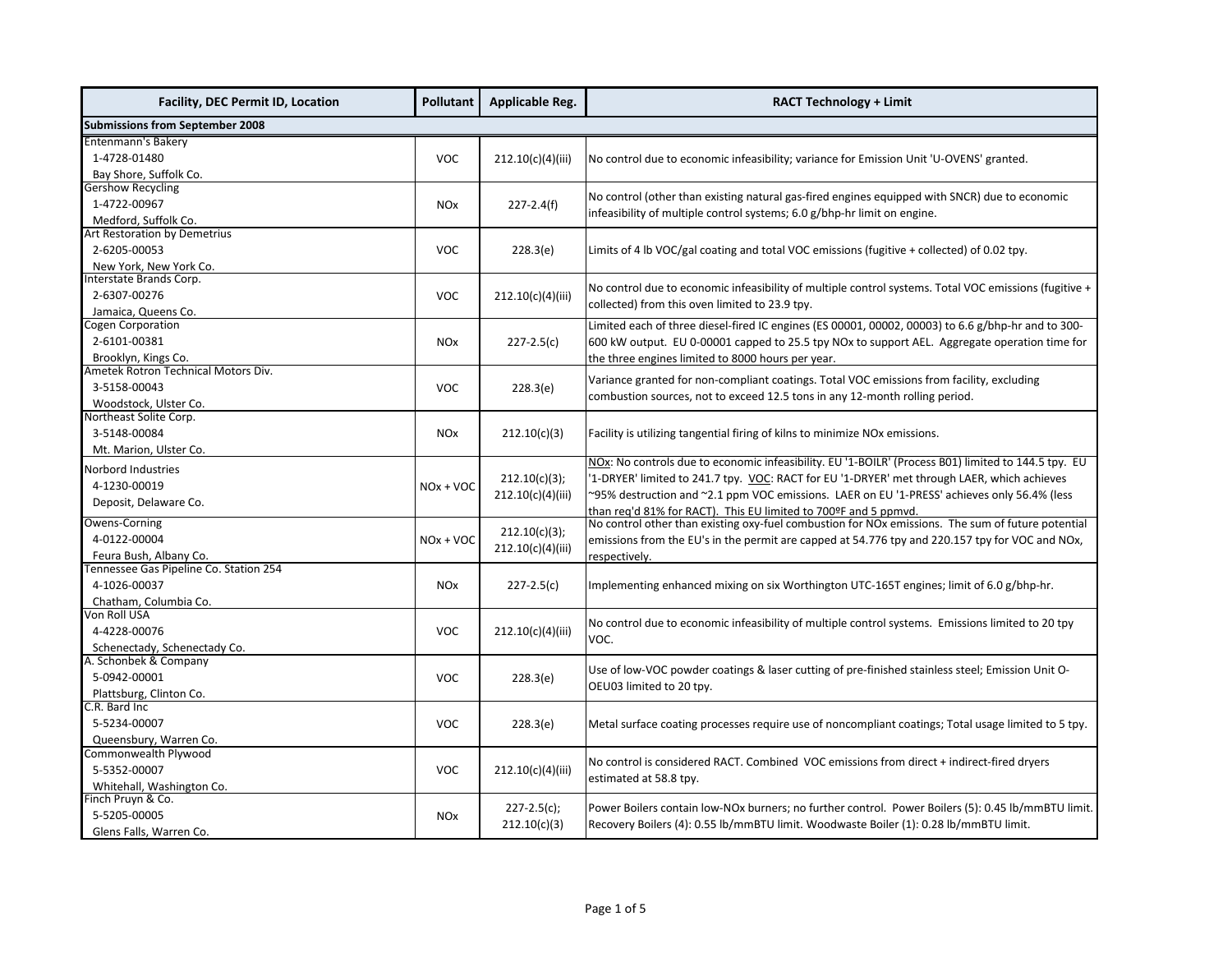| <b>Facility, DEC Permit ID, Location</b>                   | <b>Pollutant</b>      | <b>Applicable Reg.</b>     | <b>RACT Technology + Limit</b>                                                                                                                                                                                                                                                                                                                                                                                                                                                                                  |
|------------------------------------------------------------|-----------------------|----------------------------|-----------------------------------------------------------------------------------------------------------------------------------------------------------------------------------------------------------------------------------------------------------------------------------------------------------------------------------------------------------------------------------------------------------------------------------------------------------------------------------------------------------------|
| <b>International Paper</b><br>5-1548-00008                 | <b>NO<sub>x</sub></b> | 212.10(c)(3)               | Installed Turbulent Diffusion Technology burner; no additional controls. Limits on lime kiln of                                                                                                                                                                                                                                                                                                                                                                                                                 |
| Ticonderoga, Essex Co.                                     |                       |                            | 120ppmvw (10% O2) and recovery boiler of 100ppmvd (8% O2).                                                                                                                                                                                                                                                                                                                                                                                                                                                      |
| Lehigh Northeast Cement Company                            |                       |                            | Undergoing a number of process modifications and efficiency training. Limit on EU '0-UKILN' of                                                                                                                                                                                                                                                                                                                                                                                                                  |
| 5-5205-00013                                               | <b>NO<sub>x</sub></b> | 220.6(b)(1)                | 372.7 lb/hr from Consent Order No. D5-0001-97-06.                                                                                                                                                                                                                                                                                                                                                                                                                                                               |
| Glens Falls, Warren Co.                                    |                       |                            |                                                                                                                                                                                                                                                                                                                                                                                                                                                                                                                 |
| <b>ALCOA</b><br>6-4058-00003<br>Massena, St. Lawrence Co.  | $NOx + VOC$           | 212.10(c)(3);<br>212.10(f) | Permit contains variances for six emission sources:<br>**ES C0030 (Chip Melter #1): Current equipment (nat. gas pre-mix burners) considered RACT for<br>NOx. **ES C0044, ES C0045 (Chip Melter/Dryer #2): Current equipment (low NOx burners, staged<br>air combustion) considered RACT for NOx. **ES M003C, ES M024F (#15, #32 Melting/Holding<br>Furnaces): Current equipment (low NOx burners) considered RACT for NOx. **ES SS078 (Anode<br>Baking Furnace): No control is considered RACT for VOC and NOx. |
| <b>GM Powertrain</b>                                       |                       |                            | No control due to economic infeasibility. Emissions from each of three pentane reduction chambers                                                                                                                                                                                                                                                                                                                                                                                                               |
| 6-4058-00004                                               | <b>VOC</b>            | 212.10(f)                  | less than the 3.0 lb/hr exemption limit but just over the 15 lb/day exemption limit; each PRC emits                                                                                                                                                                                                                                                                                                                                                                                                             |
| Massena, St. Lawrence Co.                                  |                       |                            | approximately 1.8 lb/hr.                                                                                                                                                                                                                                                                                                                                                                                                                                                                                        |
| <b>Knowlton Specialty Papers</b>                           |                       |                            | No control due to economic infeasibility for both resin kitchen and methanol storage tanks. RACT                                                                                                                                                                                                                                                                                                                                                                                                                |
| 6-2218-00017                                               | <b>VOC</b>            | 212.10(c)(4)(iii)          | for VOC emissions for Process MIX, which includes resin kitchen, met by maintaining closed vessel                                                                                                                                                                                                                                                                                                                                                                                                               |
| Watertown, Jefferson Co.                                   |                       |                            | lids. This EU limited to 36 tpy VOC overall. VOC emissions from storage tank unit will be limited by                                                                                                                                                                                                                                                                                                                                                                                                            |
|                                                            |                       |                            | restricting the methanol throughput of the tanks to 1250 tpy.                                                                                                                                                                                                                                                                                                                                                                                                                                                   |
| Tennessee Gas Pipeline Co. Station 245                     |                       |                            | Will meet RACT on Clark TLAD-6 & Ingersoll-Rand PSVG-6 engines. Implementing enhanced mixing                                                                                                                                                                                                                                                                                                                                                                                                                    |
| 6-2156-00018                                               | <b>NO<sub>x</sub></b> | $227 - 2.5(c)$             | on five Worthington UTC-165T engines and one Worthington ML-12 engine; accepting limits of 6.0                                                                                                                                                                                                                                                                                                                                                                                                                  |
| West Winfield, Herkimer Co.<br><b>Utica Metal Products</b> |                       |                            | g/bhp-hr and 13.3 g/bhp-hr, respectively.                                                                                                                                                                                                                                                                                                                                                                                                                                                                       |
| 6-3016-00065                                               | <b>VOC</b>            | 228.3(e)                   | No control (thermal oxidizer economically infeasible); 9.9 tpy limit.                                                                                                                                                                                                                                                                                                                                                                                                                                           |
| Utica, Oneida Co.                                          |                       |                            |                                                                                                                                                                                                                                                                                                                                                                                                                                                                                                                 |
| <b>Cornell University</b>                                  |                       |                            |                                                                                                                                                                                                                                                                                                                                                                                                                                                                                                                 |
| 7-5007-00030                                               | <b>NO<sub>x</sub></b> | $227 - 2.5(c)$             | Boiler #8 RACT is no control; limit of 0.40 lb NOx/mmBTU.                                                                                                                                                                                                                                                                                                                                                                                                                                                       |
| Ithaca, Tompkins Co.                                       |                       |                            |                                                                                                                                                                                                                                                                                                                                                                                                                                                                                                                 |
| <b>Dominion Transmission - Borger Station</b>              |                       |                            | Variance on three natural gas-fired stationary combustion turbines. Combined alternate limits of 84                                                                                                                                                                                                                                                                                                                                                                                                             |
| 7-5024-00007                                               | <b>NO<sub>x</sub></b> | $227 - 2.5(c)$             | lb/hr and 150 ppmvd. Includes clause to give preferential operation to any new, lower-emitting                                                                                                                                                                                                                                                                                                                                                                                                                  |
| Dryden, Tompkins Co.                                       |                       |                            | turbine.                                                                                                                                                                                                                                                                                                                                                                                                                                                                                                        |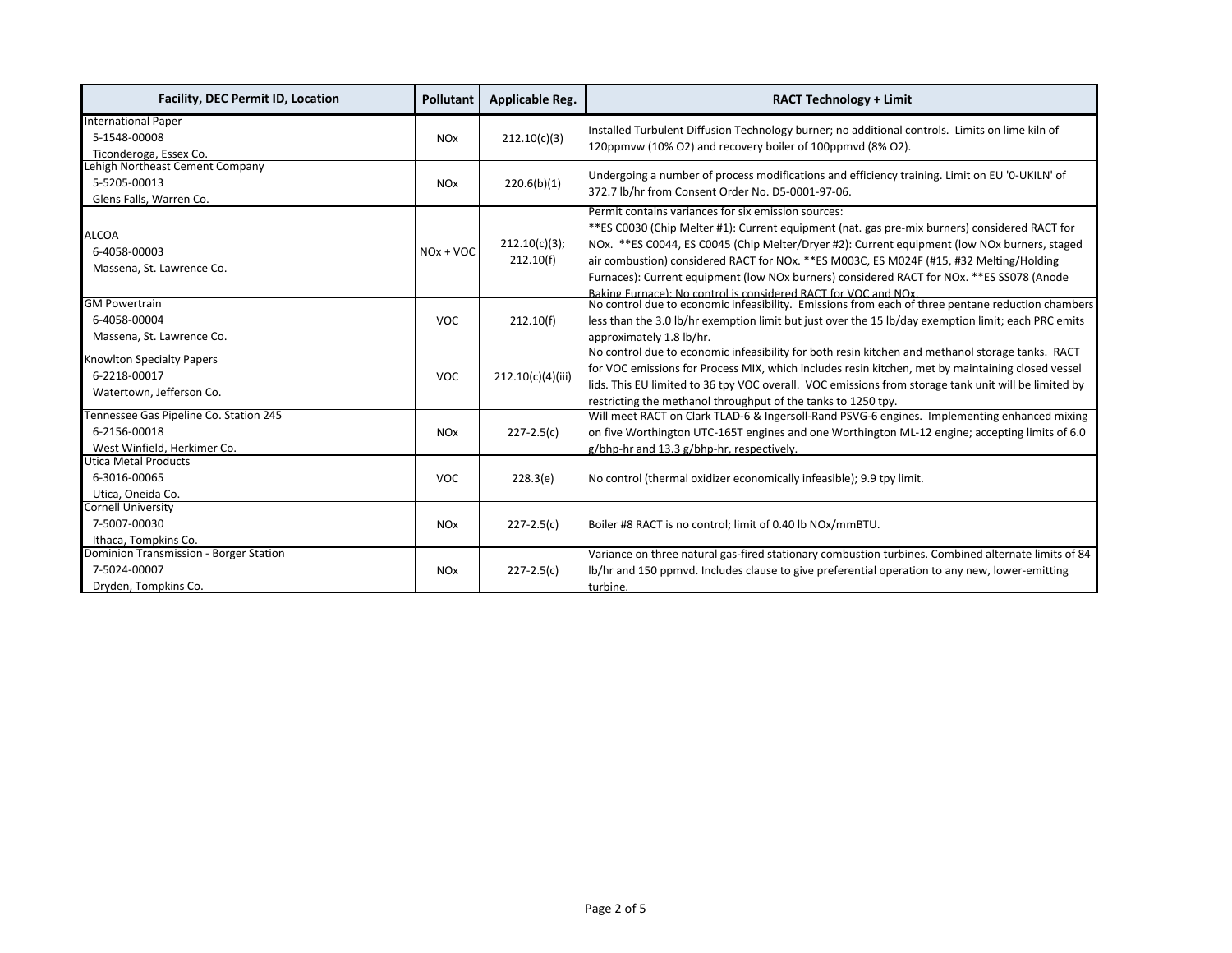| <b>Facility, DEC Permit ID, Location</b> |                                     | Pollutant             | <b>Applicable Reg.</b>                   | <b>RACT Technology + Limit</b>                                                                       |
|------------------------------------------|-------------------------------------|-----------------------|------------------------------------------|------------------------------------------------------------------------------------------------------|
|                                          | EU 1, EP 110C6                      | <b>VOC</b>            | 212.10(c)(4)(iii)                        | Existing configuration is RACT. Limit of 30.02 tpy.                                                  |
|                                          | EU 12, EP 30-N1, ES 030AW           | <b>VOC</b>            | 212.10(c)(4)(iii)                        | Existing configuration is RACT. Limit of 8.0 tpy.                                                    |
|                                          | EU 17, EPs R16-1 + R16-2            | <b>VOC</b>            | 212.10(c)(4)(iii)                        | Existing configuration is RACT. Limit of 11.0 tpy.                                                   |
|                                          | EU 20, EP 81-11, ES 081AK           | <b>VOC</b>            | 226.5                                    | Conversion to tape process yields 1.5 tpy limit.                                                     |
|                                          | EU 21, EP 116-1                     | <b>VOC</b>            | 212.10(c)(4)(iii)                        | Existing configuration is RACT. Limit of 0.14 tpy.                                                   |
|                                          | EU 21, EPs D63-5 + 120A5            | <b>VOC</b>            | 212.10(c)(4)(iii)                        | Existing configuration is RACT. Limit of 4.1 tpy for EP 120A5; 0.09 tpy for EP D63-5.                |
|                                          | EU 24, EPs 317-5, 317-7, 317-9,     | <b>VOC</b>            | 212.10(c)(4)(iii)                        | Implemented a number of minor process revisions on EPs. EPs 317-5, 317-7, 317-9, 317W5: 0.6          |
|                                          | 317W5, 317W3                        |                       | tpy combined cap. EP 317W3: 3.1 tpy cap. |                                                                                                      |
|                                          | EU 47, EPs 38-10 + 38-16            | <b>VOC</b>            | 212.10(c)(4)(iii)                        | Existing configuration is RACT. Limit of 0.47 tpy for EP 38-10; 2.0 tpy for EP 38-16.                |
|                                          | EU 48, EP 148X1                     | <b>VOC</b>            | 212.10(c)(4)(iii)                        | Existing configuration is RACT. Limit of 25 tpy.                                                     |
|                                          | EU 53, EP 325X3                     | <b>VOC</b>            | 212.10(c)(4)(iii)                        | Improved lilly method, filter press purge reductions. Limit of 105 tpy.                              |
|                                          | EU 54, EP 329M3                     | <b>VOC</b>            | 212.10(c)(4)(iii)                        | Existing configuration is RACT. Limit of 3.11 tpy.                                                   |
|                                          | EU 60, EPs 301-5, 301X1, 301X2,     |                       |                                          |                                                                                                      |
| Kodak Operations at                      | 303A8, 303X1, 303X2, 304-3, 304A0,  | <b>VOC</b>            | 212.10(c)(4)(iii)                        | Existing configuration is RACT. Limit of 150 tpy.                                                    |
| <b>Eastman Business Park</b>             | 304B0, 304X1, 304X2                 |                       |                                          |                                                                                                      |
| 8-2614-00205                             | EU 63, EP 101-1                     | <b>NO<sub>x</sub></b> | 212.10(c)(3)                             | Existing configuration is RACT. Limit of 25.5 tpy.                                                   |
| Rochester, Monroe Co.                    | EU 69, EP 35-P4                     | <b>VOC</b>            | 212.10(c)(4)(iii)                        | Existing configuration is RACT. Limit of 0.34 tpy.                                                   |
|                                          | EU 71, EPs 49-32, 49-63, 49-70, 49- |                       |                                          | Existing configuration is RACT. Less restrictive emission limits for each of 11 coatings used in     |
|                                          | 17, 49-04, 49-13, 49-44 (Pro. P73)  | <b>VOC</b>            | 228.3(e)                                 | process. Limit of 8.0 tpy overall.                                                                   |
|                                          | EU 77, EP 304A8                     | <b>VOC</b>            | 212.10(c)(4)(iii)                        | Existing configuration is RACT. Limit of 9.03 tpy.                                                   |
|                                          | EU 79, EPs 119J3, 119X1, 119X2,     | <b>VOC</b>            |                                          | Improved lilly method and solvent transfers. Limit of 92 tpy.                                        |
|                                          | 119X3, 119X4, 119X5, 119X6, 119X8,  |                       | 212.10(c)(4)(iii)                        |                                                                                                      |
|                                          | 119X9, 119KC, 119E5                 |                       |                                          |                                                                                                      |
|                                          | EU 80, EP 30-M9, ES 030AV           | <b>VOC</b>            | 212.10(c)(4)(iii)                        | Existing configuration is RACT. Limit of 9.0 tpy.                                                    |
|                                          | EU 84, EP 308B7                     | <b>VOC</b>            | 212.10(f)                                | Existing configuration is RACT. Limit of 12 tpy.                                                     |
|                                          | EU 85, EPs 59-89, 59-90, 59-91, 59- |                       |                                          |                                                                                                      |
|                                          | 96, 59-97, 59-98, 59-99 (Pro. S26)  | <b>VOC</b>            | 228.3(e)                                 | Existing configuration is RACT. Combined limit of 1.6 tpy.                                           |
|                                          | EU 86, EP 319C1                     | <b>NO<sub>x</sub></b> | 212.10(c)(4)(iii)                        | Existing use of natural gas, low-NOx burners on RTO is RACT. Limit of 18.8 tpy.                      |
|                                          | EU 86, EP 319X1                     | <b>VOC</b>            | 212.10(f)                                | Existing configuration is RACT. Limit of 2.6 tpy.                                                    |
|                                          | EU 88, EP 308C1 (Process N20)       | <b>VOC</b>            | 228.3(e)                                 | Existing configuration is RACT. Limit of 4.34 tpy.                                                   |
| American Packaging Corporation           |                                     |                       |                                          |                                                                                                      |
| 8-2614-00117                             |                                     | <b>VOC</b>            | 228.3(e);                                | No control; 57.4 tpy limit on non-compliant solvent-based inks and overlacquers.                     |
| Rochester, Monroe Co.                    |                                     |                       | 234.3(f)                                 |                                                                                                      |
| Dominion Transmission - Woodhull Station |                                     |                       |                                          |                                                                                                      |
| 8-4682-00006                             |                                     | <b>NO<sub>x</sub></b> | $227 - 2.4(f)$                           | Alternate schedule requested for meeting RACT emission levels. Facility can only modify two of its   |
| Woodhull, Steuben Co.                    |                                     |                       |                                          | six engines at a time; last two engines are scheduled to be modified by late 2008.                   |
|                                          | US Gypsum Co - Oakfield Plant       |                       |                                          |                                                                                                      |
| 8-1838-00007                             |                                     | <b>NOx</b>            | $227 - 2.5(c)$                           | No control on cogeneration unit; 126.0 tpy limit on total NOx emissions on a rolling 12-month basis. |
| Oakfield, Genesee Co.                    |                                     |                       |                                          | Permit also includes a 186 ppm limit on NOx emissions.                                               |
| Alstom Power - Air Preheater Company     |                                     |                       |                                          | Variance is for use of non-compliant high-temperature surface coatings. Upper permit limit of 150    |
| 9-0270-00025                             |                                     | <b>VOC</b>            | 228.3(e)                                 | gallons per year of non-compliant coatings; maximum VOC content of non-compliant surface             |
| Wellsville, Allegany Co.                 |                                     |                       |                                          | coating currently in use is 5.2 lb/gal.                                                              |
| E.I. Dupont Yerkes                       |                                     |                       |                                          |                                                                                                      |
| 9-1464-00031                             |                                     | <b>VOC</b>            | 212.10(c)(4)(iii)                        | Compliance plan identified 8 EP's with VOC emissions > 3.0 lb/hr. RACT is no control. Tedlar SP      |
| Tonawanda, Erie Co.                      |                                     |                       |                                          | process limited to 40 tpy.                                                                           |
| <b>MRC Bearings</b>                      |                                     |                       |                                          |                                                                                                      |
| 9-0638-00066                             |                                     | <b>VOC</b>            | 212.10(c)(4)(iii)                        | No control due to economic infeasibility. Combined emissions from EP135 and EP221 limited to 21      |
| Falconer, Chautauqua Co.                 |                                     |                       |                                          | tpy.                                                                                                 |
|                                          |                                     |                       |                                          |                                                                                                      |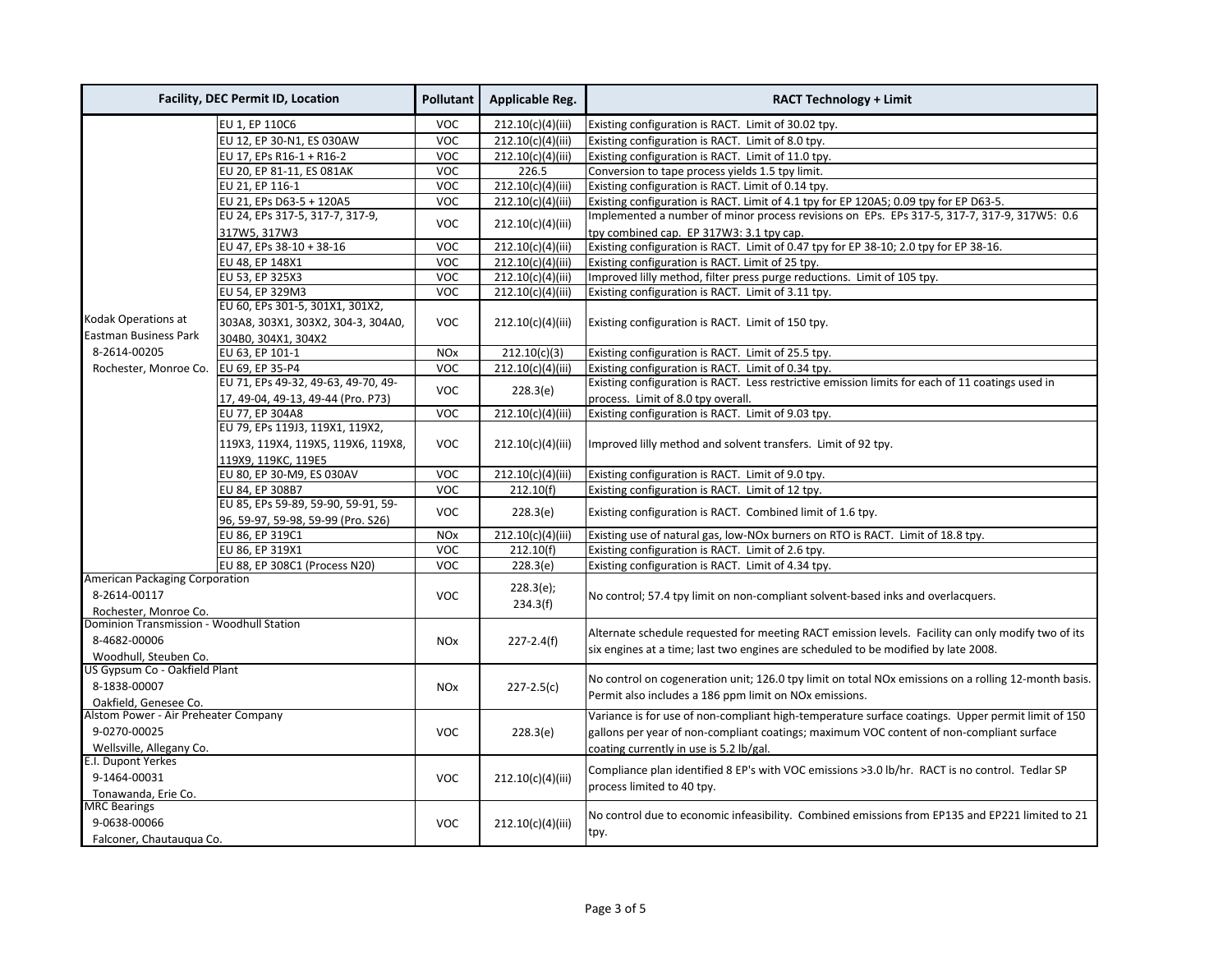| <b>Facility, DEC Permit ID, Location</b>                    | <b>Pollutant</b>                      | <b>Applicable Reg.</b> | <b>RACT Technology + Limit</b>                                                                                                       |  |  |
|-------------------------------------------------------------|---------------------------------------|------------------------|--------------------------------------------------------------------------------------------------------------------------------------|--|--|
| Prestolite Electric, Inc.                                   |                                       |                        |                                                                                                                                      |  |  |
| 9-5620-00027                                                | <b>VOC</b>                            | 228.3(e)               | Variance is for use of non-compliant coatings. Exemption for process SCC.                                                            |  |  |
| Arcade, Wyoming Co.                                         |                                       |                        |                                                                                                                                      |  |  |
| Fennessee Gas Pipeline Co. Station 229                      |                                       |                        | Implementing enhanced mixing on six Worthington UTC-165T engines. Variance limit of 6.0 g/bhp-                                       |  |  |
| 9-1440-00034                                                | <b>NO<sub>x</sub></b>                 | $227 - 2.5(c)$         |                                                                                                                                      |  |  |
| Eden, Erie Co.                                              |                                       |                        | hr.                                                                                                                                  |  |  |
| Valeo Engine Cooling                                        |                                       |                        |                                                                                                                                      |  |  |
| 9-0699-00056                                                | VOC                                   | 212.10(c)(4)(iii)      | No control due to technical & economic infeasibility. Emissions <3 lb/hr and <15 lb/day.                                             |  |  |
| Jamestown, Chautauqua Co.                                   |                                       |                        |                                                                                                                                      |  |  |
| <b>Submissions From August 2010</b>                         |                                       |                        |                                                                                                                                      |  |  |
| Village of Freeport Power Plant 1                           |                                       |                        | Ignition timing retard installed on engines 10 and 12 to reduce NOx emissions. Total NOx emissions                                   |  |  |
| 1-2820-00357                                                | <b>NO<sub>x</sub></b>                 | $227 - 2.5(c)$         | minimized by restricting facility-wide ICE fuel combustion to no more than 250,000 gal of #2 oil per                                 |  |  |
| Freeport, Nassau Co.                                        |                                       |                        | year.                                                                                                                                |  |  |
| NYC-DEP Owls Head WPCP                                      |                                       |                        |                                                                                                                                      |  |  |
| 2-6102-00005                                                | <b>NO<sub>x</sub></b>                 | $227 - 2.5(c)$         | Engines #1, 2, 3 limited to 6.05 g/bhp-hr when burning 100% diesel fuel. Engines #1, 2, 3 limited to                                 |  |  |
| Brooklyn, Kings Co.                                         |                                       |                        | 3.16 g/bhp-hr when burning 95% digester gas/5% diesel oil.                                                                           |  |  |
| Revere Smelting & Refining Corp                             |                                       |                        | Short rotary furnace (EU 1-SRFKD, Process SRF) equipped with low-NOx burners which fire natural                                      |  |  |
| 3-3352-00145                                                | <b>NO<sub>x</sub></b>                 | 212.10(c)(3)           |                                                                                                                                      |  |  |
| Wallkill, Orange Co.                                        |                                       |                        | gas; replaces ambient air with high-purity oxygen to decrease NOx formation/improve efficiency.                                      |  |  |
| Holcim (US) Inc - Catskill Plant                            |                                       |                        | NOx emission limits of 18 lb/ton of clinker produced over 30-day rolling avg; 1653 lb/hr averaged                                    |  |  |
| 4-1926-00021                                                | <b>NO<sub>x</sub></b>                 | 220.6(b)               | over 24 hrs for a 30-day rolling avg.                                                                                                |  |  |
| Catskill, Green Co.                                         |                                       |                        |                                                                                                                                      |  |  |
| A. Schonbek & Company                                       |                                       |                        | VOC emissions from Emission Unit O-OEU03, which uses non-compliant coatings, limited to 10 tpy                                       |  |  |
| 5-0942-00001                                                | <b>VOC</b>                            | 228.3(e)               | as a 12- month rolling sum.                                                                                                          |  |  |
| Plattsburg, Clinton Co.                                     |                                       |                        |                                                                                                                                      |  |  |
| International Paper Ticonderoga Mill                        |                                       |                        |                                                                                                                                      |  |  |
| 5-1548-00008                                                | <b>NO<sub>x</sub></b>                 | 212.10(c)(3)           | Limit on recovery boiler of 100ppmvd (8% O2).                                                                                        |  |  |
| Ticonderoga, Essex Co.                                      |                                       |                        |                                                                                                                                      |  |  |
| Newton Falls Paper Manufacturing Plant                      |                                       |                        | No control is RACT for Paper Machines #3 and #4. VOC emissions from Emission Sources PAPM3                                           |  |  |
| 6-4026-00001                                                | <b>VOC</b>                            | 212.10(c)(4)(iii)      | and PAPM4 limited to 28.7 tpy and 28.2 tpy, respectively.                                                                            |  |  |
| Newton Falls, St. Lawrence Co.<br>Dominion - Borger Station |                                       |                        |                                                                                                                                      |  |  |
|                                                             |                                       |                        |                                                                                                                                      |  |  |
| 7-5024-00007                                                | <b>NO<sub>x</sub></b>                 | $227 - 2.4(f)$         | Combined allowable emissions from three turbines lowered from 84 lb/hr to 61 lb/hr.                                                  |  |  |
| Dryden, Tompkins Co.                                        |                                       |                        | NOx emissions from each of the Package Boilers 1, 2, 3, and 4 (ES 031AC, 031AD, 031AE, 031AF)                                        |  |  |
| Kodak Park Division [boilers]                               |                                       |                        | shall not exceed 0.57 lb/mmBtu and 56 lb/hr (per compliance plan). Each boiler limited to 200,000                                    |  |  |
| 8-2614-00205                                                |                                       | $227 - 2.4$            |                                                                                                                                      |  |  |
|                                                             | <b>NOx</b>                            |                        | gal #6 oil per year. Specific alternate NOx limits (per compliance plan) as follow: Boiler 41 (ES                                    |  |  |
| Rochester, Monroe Co.                                       |                                       |                        | 031AG): 0.6 lb/mmBtu, 300 lb/hr; Boiler 42 (ES 031AH): 0.6 lb/mmBtu, 300 lb/hr; Boiler 43 (ES                                        |  |  |
| Pactiv Corp.                                                |                                       |                        | 031AI): 0.6 lb/mmBtu. 384 lb/hr.<br>Foam extruders, thermoforming ops., foam roll storage operate w/ no control as RACT. Required to |  |  |
| 8-3224-00108                                                | VOC                                   | 212.10(c)(4)(iii)      | submit annual evaluation of potential compliance options.                                                                            |  |  |
| Canandaigua, Ontario Co.                                    |                                       |                        | Alt. emission limit of 184.9 tpy for each of Processes EX1, RST, and TF1.                                                            |  |  |
| 3M Tonawanda                                                |                                       |                        |                                                                                                                                      |  |  |
| 9-1464-00164                                                | <b>VOC</b>                            | 212.10(c)(4)(iii)      | Mother liquor wash table has been modified for greater throughput which results in an increase                                       |  |  |
| Tonawanda, Erie Co.                                         |                                       |                        | from 2.8 to 5.0 lb/hr VOC emissions and the need for a variance. RACT is no control.                                                 |  |  |
| <b>TAM Ceramics LLC</b>                                     |                                       |                        |                                                                                                                                      |  |  |
| 9-2930-00032                                                | 212.10(c)(3)<br><b>NO<sub>x</sub></b> |                        | RACT is no control. Four arc furnaces are subject to NOx limits of 15.9 lb/hr/furnace and a combined                                 |  |  |
| Niagara, Niagara Co.                                        |                                       |                        | 210 tpy.                                                                                                                             |  |  |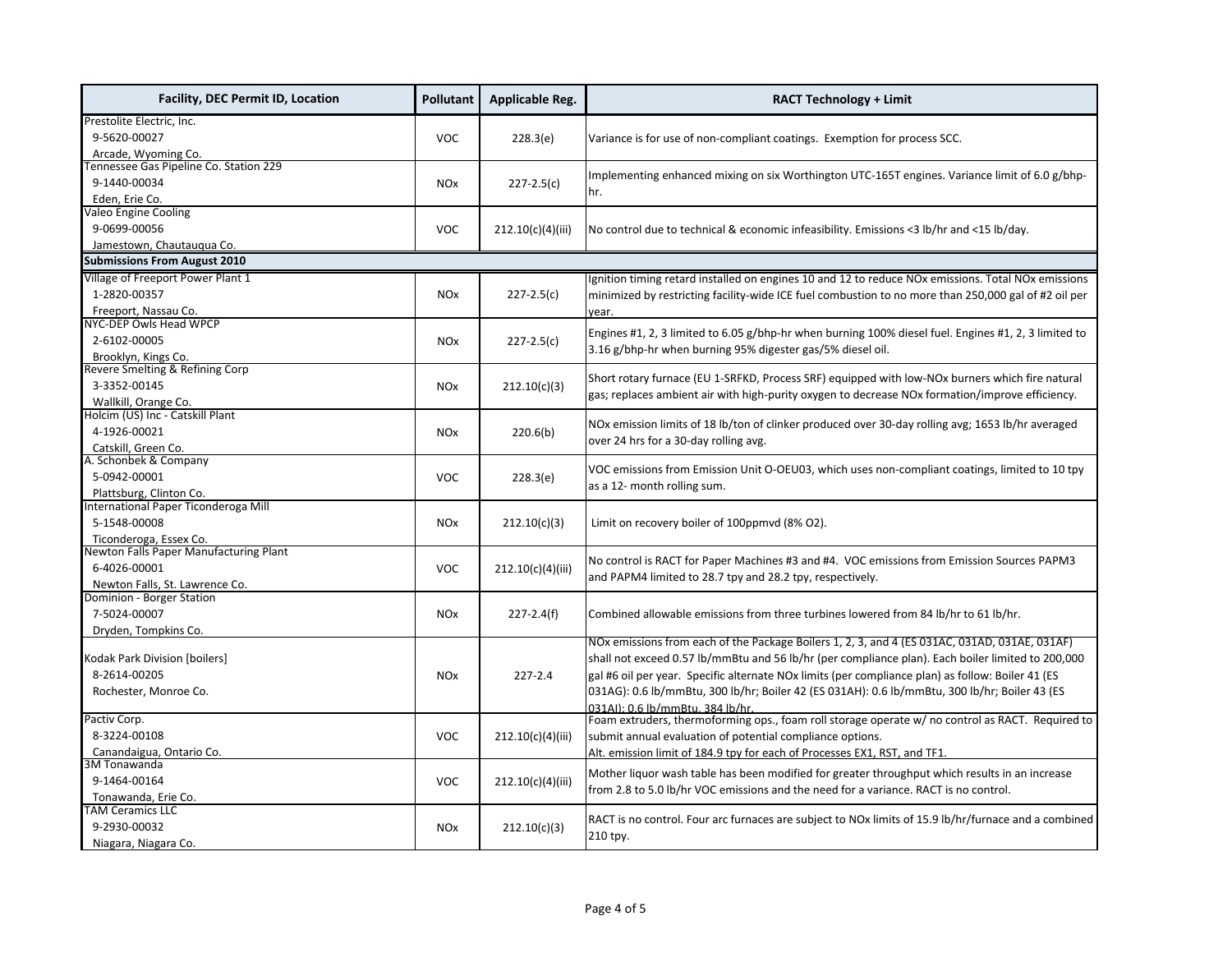| <b>Facility, DEC Permit ID, Location</b> | <b>Pollutant</b>      | <b>Applicable Reg.</b> | <b>RACT Technology + Limit</b>                                                                          |  |
|------------------------------------------|-----------------------|------------------------|---------------------------------------------------------------------------------------------------------|--|
| Globe Metallurgical Inc.                 |                       |                        | NOx emissions from electric arc furnace #9 and #11 limited to a combined 175.2 lb/hr and 767.3          |  |
| 9-2911-00078                             | <b>NO<sub>x</sub></b> | 212.10(c)(3)           |                                                                                                         |  |
| Niagara Falls, Niagara Co.               |                       |                        | tpy.                                                                                                    |  |
| Metal Cladding Inc                       |                       |                        | Of the various coatings used at the facility, sixteen are non-compliant with five eligible for low-use  |  |
| 9-2909-00052                             | <b>VOC</b>            | 228.3(e)               | exemption. Variance request due to economic infeasibility. VOC emissions from all surface coating       |  |
| Lockport, Niagara Co.                    |                       |                        | operations are limited to 48 tpy.                                                                       |  |
| <b>Submissions from December 2013</b>    |                       |                        |                                                                                                         |  |
| Lafarge Building Materials, Inc.         |                       |                        | Operation of SNCR on Kilns 1 + 2. NOx limit on each kiln of 5.2 lb per ton of clinker on 30-day rolling |  |
| 4-0124-00001                             | <b>NO<sub>x</sub></b> | $220-1$                |                                                                                                         |  |
| Ravena, Albany Co.                       |                       |                        | avg. Overall 3,750 tpy NOx cap.                                                                         |  |
| Lehigh Northeast Cement Company          |                       |                        |                                                                                                         |  |
| 5-5205-00013                             | <b>NO<sub>x</sub></b> | $220-1$                | Operation of SNCR. NOx limit of 2.88 lb per ton of clinker on 30-day rolling avg.                       |  |
| Glens Falls, Warren Co.                  |                       |                        |                                                                                                         |  |
| <b>Owens-Corning Insulating Systems</b>  |                       |                        | Oxy-fuel firing technology on DM-1 + DM-2 melting furnaces represents RACT. NOx limit on each           |  |
| 4-0122-00004                             | <b>NO<sub>x</sub></b> | $220 - 2$              | furnace of 4.0 lb NOx per ton of glass pulled on block 24-hr basis. Limit to be refined following 12    |  |
| Delmar, Albany Co.                       |                       |                        | months of CEMS recording.                                                                               |  |
| Owens-Brockway Glass Container Inc.      |                       |                        | Installation of air staging system on melting furnaces A + B. NOx limit on each furnace of 4.0 lb per   |  |
| 7-0552-00004                             | <b>NO<sub>x</sub></b> | $220-2$                | ton of glass produced on 30-day rolling avg. Idle mode limits of 50 lb/hr on furnace A and 40 lb/hr     |  |
| Sennett, Cayuga Co.                      |                       |                        | on furnace B on 3-hour rolling avg.                                                                     |  |
| Ardagh Glass Inc.                        |                       |                        | (f.k.a. Anchor Glass Container Corp.) Air staging technology and optimized combustion controls on       |  |
| 8-0704-00036                             | <b>NO<sub>x</sub></b> | $220 - 2$              | furnaces $1 + 2$ . NOx limits of 4.49 and 5.00 lb per ton of glass produced for furnaces $1 + 2$ ,      |  |
| Elmira, Chemung Co.                      |                       |                        | respectively.                                                                                           |  |
| Guardian Geneva Float Glass Facility     |                       |                        | Current configuration with Low NOx burners, oxy-firing, and/or Type 1 or 2 3R control. NOx limit of     |  |
| 8-3205-00041                             | <b>NO<sub>x</sub></b> | $220-2$                | 199 pounds per hour (6.8 pounds per ton) on 30-day rolling avg. RACT to be re-evaluated during          |  |
| Geneva, Ontario Co.                      |                       |                        | cold tank repair (by 3/31/16).                                                                          |  |
| <b>Submission from August 2015</b>       |                       |                        |                                                                                                         |  |
| Rockville Centre Power Plant             |                       |                        | Various permitted operating times, and designation of units 7, 8, 12 as emergency generators.           |  |
| 1-2820-00753                             | <b>NO<sub>x</sub></b> | $227 - 2.5(c)$         |                                                                                                         |  |
| Rockville Centre, Nassau Co.             |                       |                        | Systemwide avg. emission rate limit of 6.2 g/bhp-hr.                                                    |  |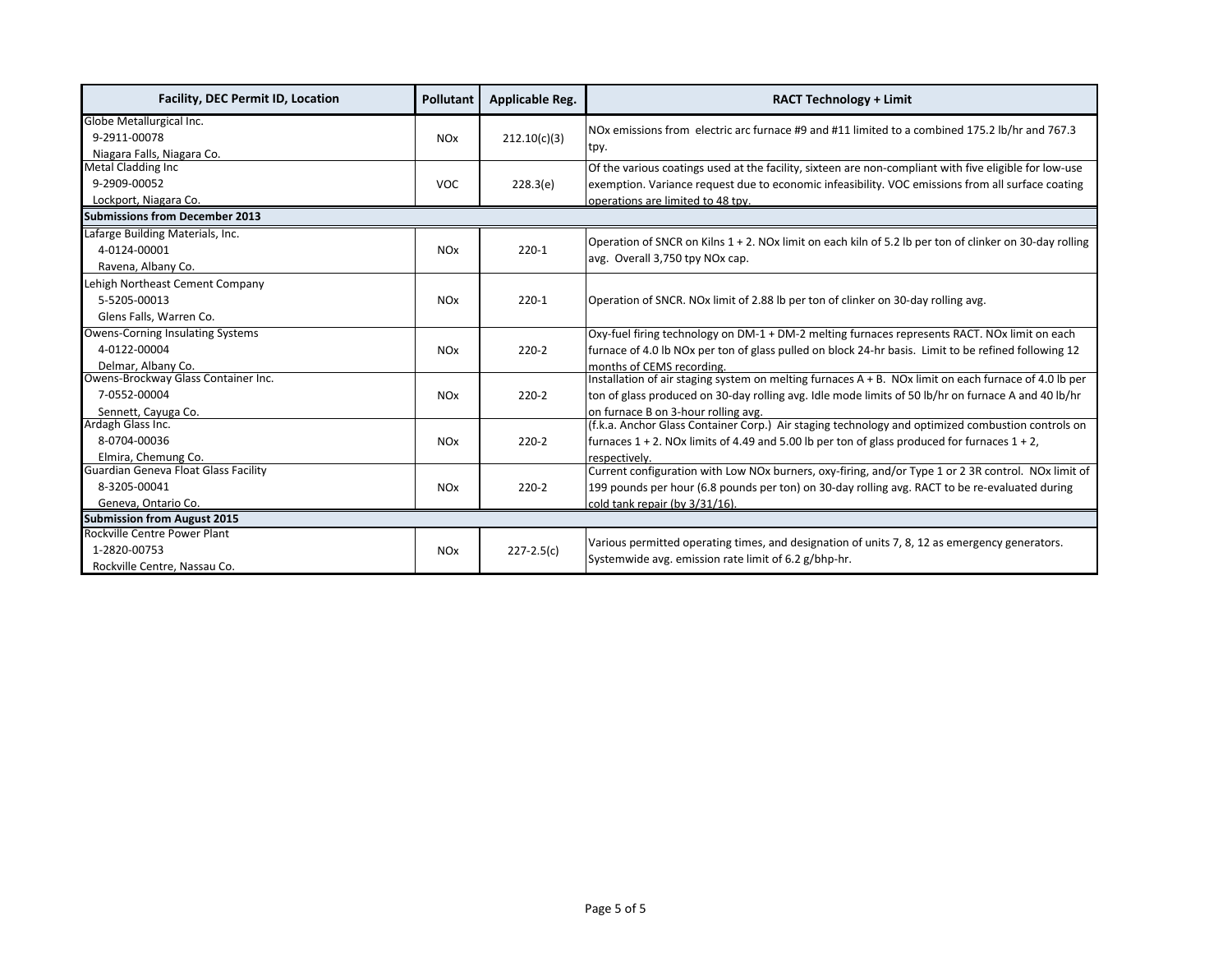**Appendix C:**

**EPA-Approved New York State Regulations and Laws as of May 19, 2017 (40 CFR Part 52.1670(c))**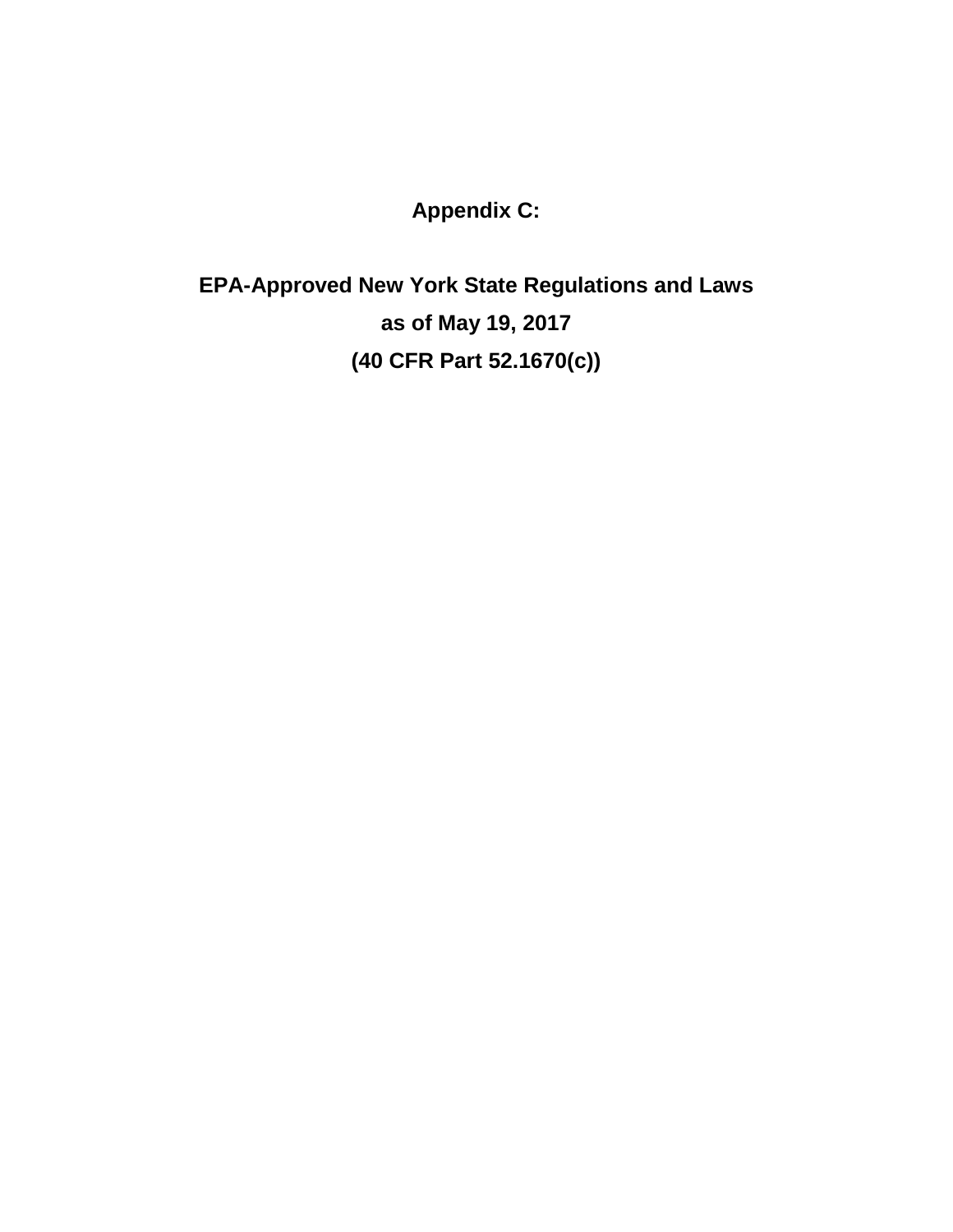|                                                                           | <b>State Effective</b><br><b>Latest EPA Approval</b> |                       | <b>Comments</b>                                                                                                                                                                                                                                                                                                                                                                                                                                                                          |  |  |  |
|---------------------------------------------------------------------------|------------------------------------------------------|-----------------------|------------------------------------------------------------------------------------------------------------------------------------------------------------------------------------------------------------------------------------------------------------------------------------------------------------------------------------------------------------------------------------------------------------------------------------------------------------------------------------------|--|--|--|
| <b>New York State Regulation</b>                                          | <b>Date</b><br><b>Date</b>                           |                       |                                                                                                                                                                                                                                                                                                                                                                                                                                                                                          |  |  |  |
| Title 6:                                                                  |                                                      |                       |                                                                                                                                                                                                                                                                                                                                                                                                                                                                                          |  |  |  |
| Part 200, General Provisions, Section<br>200.1                            | 10/15/11                                             | 12/27/16, 81 FR 95049 | The word odor is removed from the Subpart 200.1(d) definition of "air contaminant or air<br>pollutant."<br>Redesignation of non-attainment areas to attainment areas (200.1(av)) does not relieve a<br>source from compliance with previously applicable requirements as per letter of Nov. 13,<br>1981 from H. Hovey, NYSDEC.<br>Changes in definitions are acceptable to EPA unless a previously approved definition is<br>necessary for implementation of an existing SIP regulation. |  |  |  |
|                                                                           |                                                      |                       | EPA is including the definition of "Federally enforceable" with the understanding that (1) the<br>definition applies to provisions of a Title V permit that are correctly identified as Federally<br>enforceable, and (2) a source accepts operating limits and conditions to lower its potential to<br>emit to become a minor source, not to "avoid" applicable requirements.                                                                                                           |  |  |  |
|                                                                           |                                                      |                       | EPA is approving incorporation by reference of those documents that are not already<br>federally enforceable.                                                                                                                                                                                                                                                                                                                                                                            |  |  |  |
| Sections 200.6 and 200.7                                                  | 2/25/00                                              | 4/22/08, 73 FR 21548. |                                                                                                                                                                                                                                                                                                                                                                                                                                                                                          |  |  |  |
| Section 200.9                                                             | 10/15/11                                             | 12/27/16, 81 FR 95049 | EPA is approving reference documents that are not already Federally enforceable.                                                                                                                                                                                                                                                                                                                                                                                                         |  |  |  |
| Part 201, Permits and Certificates                                        | 4/4/93                                               | 10/3/05, 70 FR 57511  | This action removes subpart 201.5(e) from the State's Federally approved SIP.                                                                                                                                                                                                                                                                                                                                                                                                            |  |  |  |
| Subpart 201-2.1(b)(21), Definitions                                       | 10/15/11                                             | 12/27/16, 81 FR 95049 | EPA is including the definition of "Major stationary source or major source or major facility"<br>with the understanding that the definition applies only to provisions of part 231.                                                                                                                                                                                                                                                                                                     |  |  |  |
| Subpart 201-7.1, General                                                  | 7/7/96                                               | 10/3/05, 70 FR 57511  |                                                                                                                                                                                                                                                                                                                                                                                                                                                                                          |  |  |  |
| Subpart 201-7.2, Emission Capping<br><b>Using Synthetic Minor Permits</b> | 7/7/96                                               | 10/3/05, 70 FR 57511  |                                                                                                                                                                                                                                                                                                                                                                                                                                                                                          |  |  |  |
| Part 202, Emissions Testing, Sampling<br>and Analytical Determinations    | 3/24/79                                              | 11/12/81, 46 FR 55690 |                                                                                                                                                                                                                                                                                                                                                                                                                                                                                          |  |  |  |
| Subpart 202-2, Emission Statements                                        | 5/29/05                                              | 10/31/07, 72 FR 61530 | Section 202-2.3(c)(9) requires facilities to report individual HAPs that may not be classified as<br>criteria pollutants or precursors to assist the State in air quality planning needs. EPA will not<br>take SIP-related enforcement action on these pollutants.                                                                                                                                                                                                                       |  |  |  |
| Part 204, NO <sub>x</sub> Budget Trading Program                          | 2/25/00                                              | 5/22/01, 66 FR 28063  | Incorporates $NO_x$ SIP Call and $NO_x$ Budget Trading Program for 2003 and thereafter.                                                                                                                                                                                                                                                                                                                                                                                                  |  |  |  |
| Part 205, Architectural and Industrial<br>Maintenance (AIM) Coatings      | 1/1/11                                               | 3/8/12, 77 FR 13974   |                                                                                                                                                                                                                                                                                                                                                                                                                                                                                          |  |  |  |
| Part 207, Control Measures for an Air<br><b>Pollution Episode</b>         | 2/22/79                                              | 11/12/81, 46 FR 55690 |                                                                                                                                                                                                                                                                                                                                                                                                                                                                                          |  |  |  |
| Part 211, General Prohibitions                                            | 1/1/11                                               | 3/8/12, 77 FR 13974   | Section 211.1 (previously numbered 211.2) is not part of the approved plan. (see 11/27/98,<br>63 FR 65559)                                                                                                                                                                                                                                                                                                                                                                               |  |  |  |
| Part 212, General Process Emission<br>Sources                             | 9/30/10                                              | 7/12/13, 78 FR 41846  | SIP revisions submitted in accordance with $\S 212.10(c)(3)$ and 212.12(c) are effective only if<br>approved by EPA.                                                                                                                                                                                                                                                                                                                                                                     |  |  |  |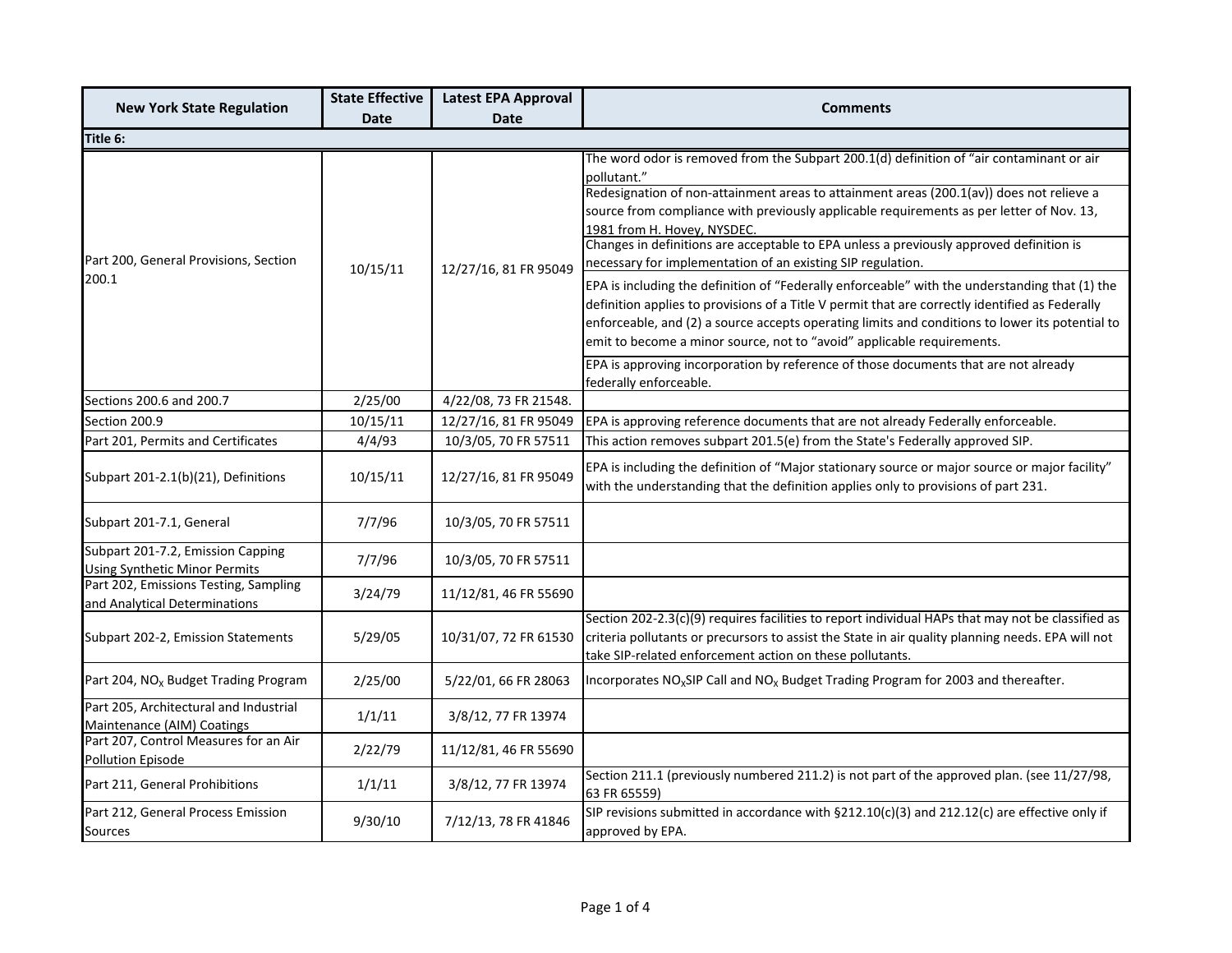| Part 213, Contaminant Emissions from<br>Ferrous Jobbing Foundries                                                        | 5/1/72   | 9/22/72, 37 FR 19814  |                                                                                                                                                                       |
|--------------------------------------------------------------------------------------------------------------------------|----------|-----------------------|-----------------------------------------------------------------------------------------------------------------------------------------------------------------------|
| Part 214, By-Product Coke Oven<br><b>Batteries</b>                                                                       | 9/22/94  | 7/20/06, 71 FR 41163  |                                                                                                                                                                       |
| Part 215, Open Fires                                                                                                     | 6/16/72  | 9/22/72, 37 FR 19814  |                                                                                                                                                                       |
| Part 216, Iron and/or Steel Processes                                                                                    | 9/22/94  | 7/20/06, 71 FR 41163  |                                                                                                                                                                       |
| Part 217, Motor Vehicle Emissions                                                                                        |          |                       |                                                                                                                                                                       |
| Subpart 217-1, Motor Vehicle Enhanced<br>Inspection and Maintenance Program<br>Requirements Until December 31, 2010      | 12/5/10  | 2/28/12, 77 FR 11742  |                                                                                                                                                                       |
| Subpart 217-4, Inspection and<br>Maintenance Program Audits Until<br>December 31, 2010                                   | 12/5/10  | 2/28/12, 77 FR 11742  |                                                                                                                                                                       |
| Subpart 217-6, Motor Vehicle Enhanced<br>Inspection and Maintenance Program<br>Requirements Beginning January 1,<br>2011 | 12/5/10  | 2/28/12, 77 FR 11742  |                                                                                                                                                                       |
| Part 218, Emission Standards for Motor<br>Vehicles and Motor Vehicle Engines                                             |          |                       | EPA's approval of part 218 only applies to light-duty vehicles.                                                                                                       |
| Subpart 218-1: Applicability and<br><b>Definitions</b>                                                                   | 12/28/00 | 1/31/05, 70 FR 4773   |                                                                                                                                                                       |
| Subpart 218-2: Certification and<br>Prohibitions                                                                         | 12/28/00 | 1/31/05, 70 FR 4773   |                                                                                                                                                                       |
| Subpart 218-3: Fleet Average                                                                                             | 12/28/00 | 1/31/05, 70 FR 4773   |                                                                                                                                                                       |
| Subpart 218-4: Zero Emissions Vehicle<br>Sales Mandate                                                                   | 5/28/92  | 1/6/95, 60 FR 2025    |                                                                                                                                                                       |
| Subpart 218-5: Testing                                                                                                   | 12/28/00 | 1/31/05, 70 FR 4773   |                                                                                                                                                                       |
| Subpart 218-6: Surveillance                                                                                              | 12/28/00 | 1/31/05, 70 FR 4773   |                                                                                                                                                                       |
| Subpart 218-7: Aftermarket Parts                                                                                         | 12/28/00 | 1/31/05, 70 FR 4773   |                                                                                                                                                                       |
| Subpart 218-8: Severability                                                                                              | 12/28/00 | 1/31/05, 70 FR 4773   |                                                                                                                                                                       |
| Part 219, Incinerators                                                                                                   | 5/1/72   | 9/22/72, 37 FR 19814  |                                                                                                                                                                       |
| Part 220, Portland Cement Plants and<br><b>Glass Plants</b>                                                              | 7/11/10  | 7/12/13, 78 FR 41846  | SIP revisions submitted in accordance with $\S220-1.6(b)(4)$ and 220-2.3(a)(4) are effective only<br>if approved by EPA.                                              |
| Part 222, Incinerators-New York City,<br>Nassau and Westchester Counties                                                 | 6/17/72  | 9/22/72, 37 FR 19814  |                                                                                                                                                                       |
| Part 223, Petroleum Refineries                                                                                           | 8/9/84   | 7/19/85, 50 FR 29382  |                                                                                                                                                                       |
| Part 224, Sulfuric and Nitric Acid Plants                                                                                | 5/10/84  | 7/19/85, 50 FR 29382  | Variances adopted by the State pursuant to Part 224.6(b) become applicable only if approved<br>by EPA as SIP revisions 7/19/85, 50 FR 29382.                          |
| Subpart 225-1, Fuel Composition and<br><b>Use-Sulfur Limitations</b>                                                     | 3/24/79  | 11/12/81, 46 FR 55690 | Variances adopted by the State pursuant to §§225.2(b) and (c), 225.3, and 225.5(c) become<br>applicable only if approved by EPA or SIP revisions (40 CFR 52.1675(e)). |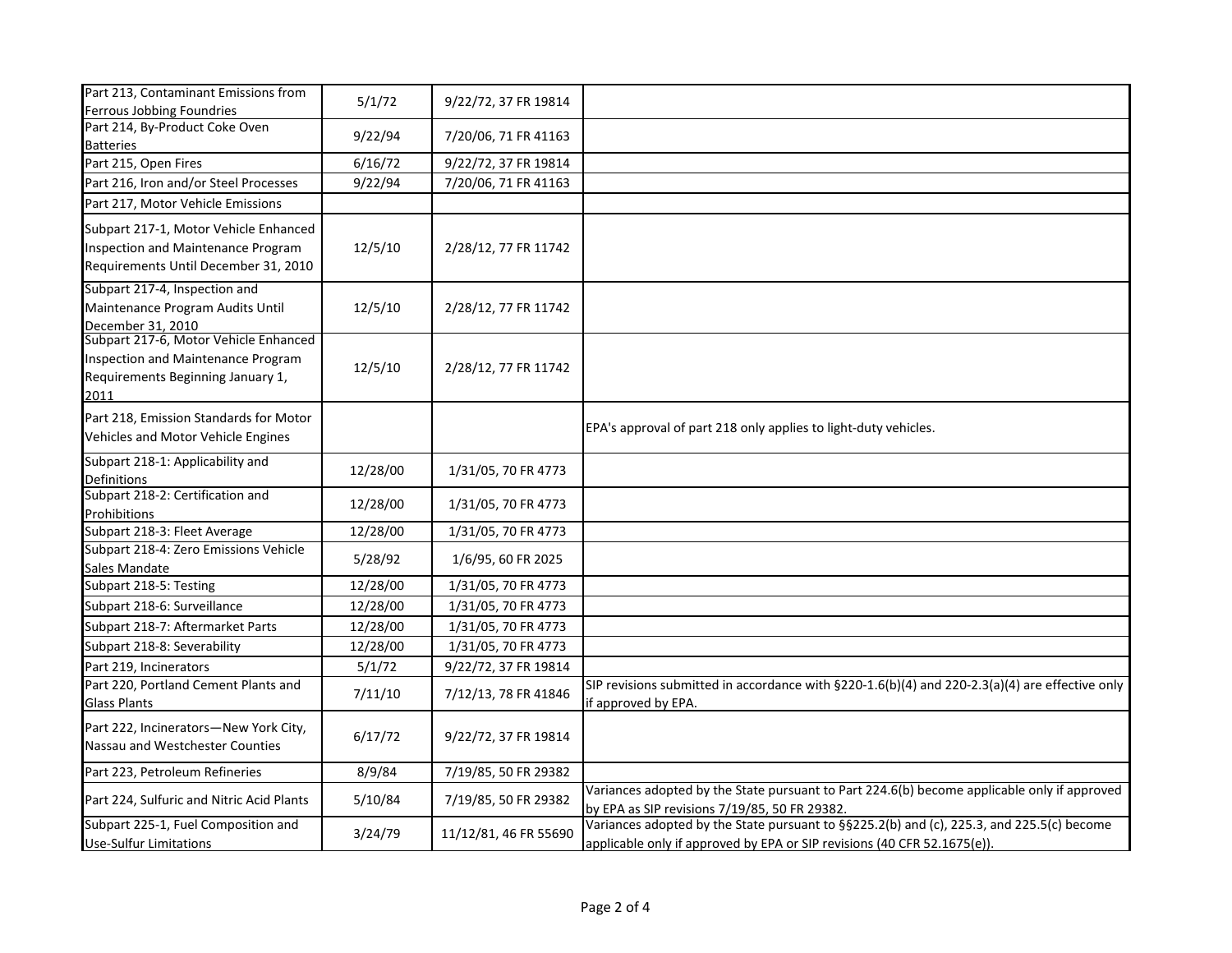| Subpart 225-2, Fuel Composition and<br>Use-Waste Fuel                                                                             | 7/28/83  | 8/2/84, 49 FR 30936   |                                                                                                                                                                                                                                                                                                                          |
|-----------------------------------------------------------------------------------------------------------------------------------|----------|-----------------------|--------------------------------------------------------------------------------------------------------------------------------------------------------------------------------------------------------------------------------------------------------------------------------------------------------------------------|
| Part 225-3, Fuel Composition and<br>Use-Gasoline                                                                                  | 11/4/01  | 9/8/05, 70 FR 53304   | The Variance adopted by the State pursuant to section 225-3.5 becomes applicable only if<br>approved by EPA as a SIP revision.                                                                                                                                                                                           |
| Part 226, Solvent Metal Cleaning<br>Processes                                                                                     | 5/7/03   | 1/23/04, 69 FR 3240   |                                                                                                                                                                                                                                                                                                                          |
| Part 227, Stationary Combustion<br>Installations [1972 version]/section<br>227.2(b)(1)                                            | 5/1/72   | 9/22/72, 37 FR 19814  |                                                                                                                                                                                                                                                                                                                          |
| Part 227, Stationary Combustion<br>Installations                                                                                  |          |                       | Existing Part 227 is renumbered Subpart 227-1.                                                                                                                                                                                                                                                                           |
| Subpart 227-1, Stationary Combustion<br>Installations                                                                             | 2/25/00  | 5/22/01, 66 FR 28063  | Renumbered sections 227-1.2(a)(2), 227-1.4(a), and 227-1.4(d) continue to be disapproved<br>according to 40 CFR 52.1678(d) and 52.1680(a). (New York repealed existing Part 227.5.)                                                                                                                                      |
| Subpart 227-2, Reasonably Available<br>Control Technology (RACT) For Major<br>Facilities of Oxides of Nitrogen (NO <sub>x</sub> ) | 7/8/10   | 7/12/13, 78 FR 41846  | SIP revisions submitted in accordance with §227-2.3(c) are effective only if approved by EPA.                                                                                                                                                                                                                            |
| Subpart 227-3, Pre-2003 Nitrogen<br><b>Oxides Emissions Budget and Allowance</b><br>Program                                       | 3/5/99   | 5/22/01, 66 FR 28063  | Approval of NO <sub>x</sub> Budget Trading Program for 1999, 2000, 2001 and 2002. NO <sub>x</sub> caps in the<br>State during 2003 and thereafter established in Part 204.                                                                                                                                               |
| Part 228, Surface Coating Processes,<br>Commercial and Industrial Adhesives,<br><b>Sealants and Primers</b>                       | 6/5/13   | 3/4/14, 79 FR 12084   |                                                                                                                                                                                                                                                                                                                          |
| Part 229, Petroleum and Volatile<br>Organic Liquid Storage and Transfer                                                           | 4/4/93   | 12/23/97, 62 FR 67006 | SIP revisions submitted in accordance with Section 229.3( $g$ )(1) are effective only if approved<br>by EPA.                                                                                                                                                                                                             |
| Part 230, Gasoline Dispensing Sites and<br><b>Transport Vehicles</b>                                                              | 9/22/94  | 4/30/98, 63 FR 23668  |                                                                                                                                                                                                                                                                                                                          |
| Part 231, New Source Review for New<br>and Modified Facilities                                                                    | 10/15/11 | 12/27/16, 81 FR 95049 | Full approval except for certain revisions to 231-5.5(b)(3), 231-6.6(b)(3), 231-10.1(d), 231-<br>12.4(a)(1), 231-12.7, and 231-13.5 Table 5 withdrawn by NYSDEC as per July 28, 2016 NYSDEC<br>letter to EPA Region 2. The PM2.5 Significant Monitoring Concentration (SMC) is approved as<br>0 µg/m3 in 231-12.4(a)(1). |
| Part 232, Dry Cleaning                                                                                                            | 8/11/83  | 6/17/85, 50 FR 25079  | EPA has not determined that §232.3(a) provides for reasonably available control technology.                                                                                                                                                                                                                              |
| Part 233, Pharmaceutical and Cosmetic<br><b>Manufacturing Processes</b>                                                           | 4/4/93   | 12/23/97, 62 FR 67006 | SIP revisions submitted in accordance with Section 223.3(h)(1) are effective only if approved<br>by EPA.                                                                                                                                                                                                                 |
| Part 234, Graphic Arts                                                                                                            | 7/8/10   | 3/8/12, 77 FR 13974   | SIP revisions submitted in accordance with §234.3(f) are effective only if approved by EPA.                                                                                                                                                                                                                              |
| Part 235, Consumer Products                                                                                                       | 10/15/09 | 5/28/10, 75 FR 29897  |                                                                                                                                                                                                                                                                                                                          |
| Part 236, Synthetic Organic Chemical<br>Manufacturing Facility Component Leaks                                                    | 1/12/92  | 7/27/93, 58 FR 40059  | Variances adopted by the State pursuant to Part 236.6(e)(3) become applicable only if<br>approved by EPA as a SIP revision.                                                                                                                                                                                              |
| Part 239, Portable Fuel Container<br>Spillage Control                                                                             | 7/30/09  | 5/28/10, 75 FR 29897  | The specific application of provisions associated with alternate test methods, variances and<br>innovative products, must be submitted to EPA as SIP revisions.                                                                                                                                                          |